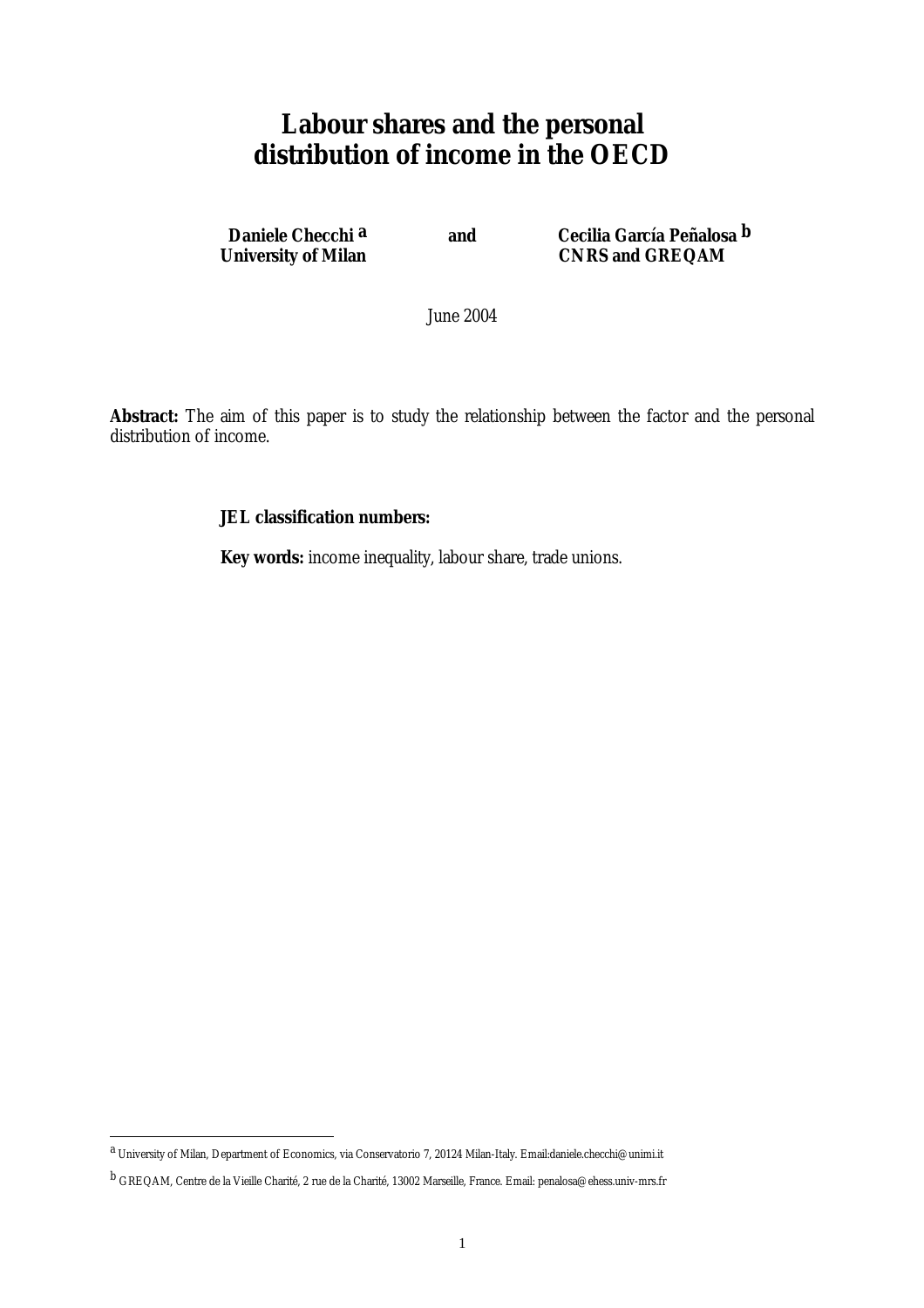# **1. Introduction**

 $\overline{a}$ 

Income inequality has been a major concern for economists over the past two hundred years. Starting with the work of David Ricardo (1821), economists have tried to understand how capital and labour are rewarded, and for a century and a half these rewards were seen as the cornerstone of theories of income distribution. A major shift in interest took place in the 1970s, when economist started to address the issue of what determines the distribution of income across individuals in a society, with the seminal work of Atkinson (1970, 1975), Champernowne (1973), Sen (1973), Stiglitz (1969) and Tinbergen (1975), among others. This paper argues that both distributions are related, and that the labour share remains a key element in order to understand differences in the distribution of personal incomes across countries.

 Contrary to the textbook approach in macroeconomics where factor shares are taken to be constant, variations in the labour share across countries and over time are large. Figure 1 illustrates the recent experiences of the US, the UK, Germany and France over the period 1960 to 2002. The US has the most stable labour share, which fluctuates between 55 and 59 per cent. France and Germany have, for most of the period, a lower labour share than the two anglo-saxon countries, and exhibit a hump-shaped pattern with the labour share increasing up to around 1981 and declining thereafter; while the UK has experienced a decline over the period.1 Despite a substantial reduction in the difference between those four countries, in 2002 their labour shares ranged from 53% in France to 58% in the US.





 $1$  The notable exception is the sharp increase and subsequent fall of the labour share during the labour government of 1974-1976, after a period of major conflict between unions and the conservative government of Heath.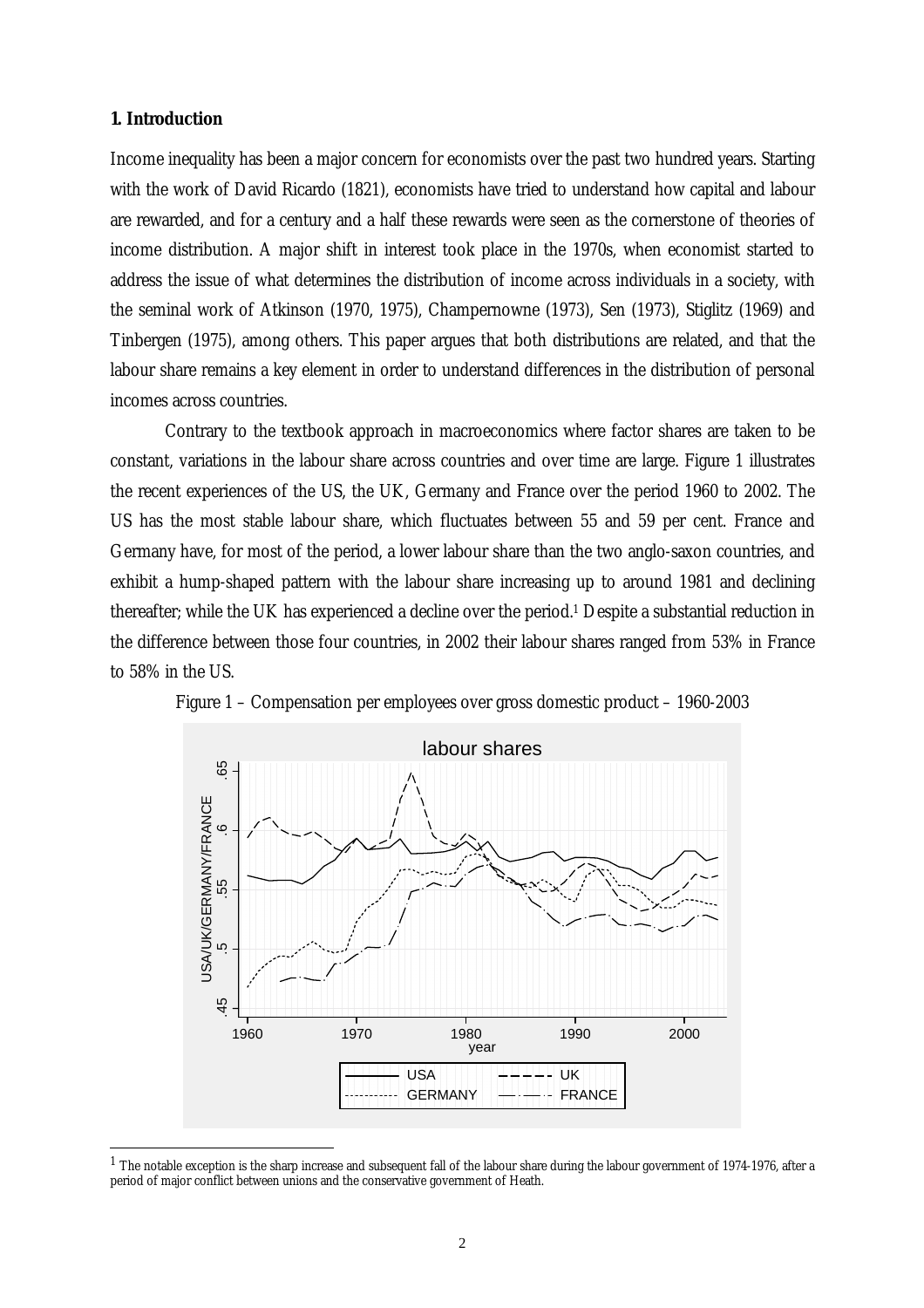The question we want to address in this paper is whether these differences in the factor distribution of income can help us explain differences in the distribution of personal incomes in OECD countries over the past forty years. Indeed, recent work by Piketty (2001, 2003) and Piketty and Saez (2003) has emphasised the importance of capital income for the highest income groups even in recent times, and Atkinson (2003) has suggested that the increase in inequality that took place in a number of OECD countries during the 1980s was in part due to the rise in the return to capital.

We start by presenting a theoretical framework that allows us to decompose the Gini coefficient of the distribution of personal incomes in a model economy. Our highly stylised set up considers four types of agents. The first are the jobless who receive the unemployment benefit. The second are unskilled workers who receive the unskilled wage. Lastly, there are skilled workers, which may own capital or not. Those who do not will simply receive the skilled wage, while those who do (the worker-capitalists) receive both the skilled wage and profits. There are then three sources of inequality: employment versus unemployment, skilled versus unskilled wages, and the distribution of capital. In fact, the Gini index for personal incomes can be expressed as a function of the labour share, the relative wage, the unemployment benefit, and the proportion of the population in each category. A smaller labour share, a higher relative wage, and a lower unemployment benefit, all increase income inequality.

 Several of the variables that determine the Gini coefficient are, however, endogenous. In particular, the labour share, the relative wage, the unemployment rate, and the levels of employment of skilled and unskilled workers are jointly determined in the labour market. We model the wage and employment determination process as the outcome of wage bargaining between a union that represents both skilled and unskilled workers and a firm in a right-to-manage framework. A crucial assumption in our setup is a nested CES production function with three inputs: skilled workers, unskilled workers, and capital. We find that the equilibrium wage differential depends on the degree of risk-aversion of the representative worker and on the relative demand for labour, while equilibrium employment levels are a function of union bargaining power and the capital labour ratio. In this framework the bargained levels of employment and wages will in turn determine the overall labour share. To sum up, some of the variables that explain the Gini coefficient are themselves functions of labour market institutions as measured by the union bargaining power.

#### **2. Theoretical considerations**

## **2.1. The Gini coefficient in a model economy**

In order to isolate the determinants on the Gini coefficient on the distribution of personal incomes we consider the following model economy. The labour force (or population) is normalised to one. Workers can be skilled or unskilled, receiving the skilled or unskilled wage,  $w_s$  and  $w_u$  respectively.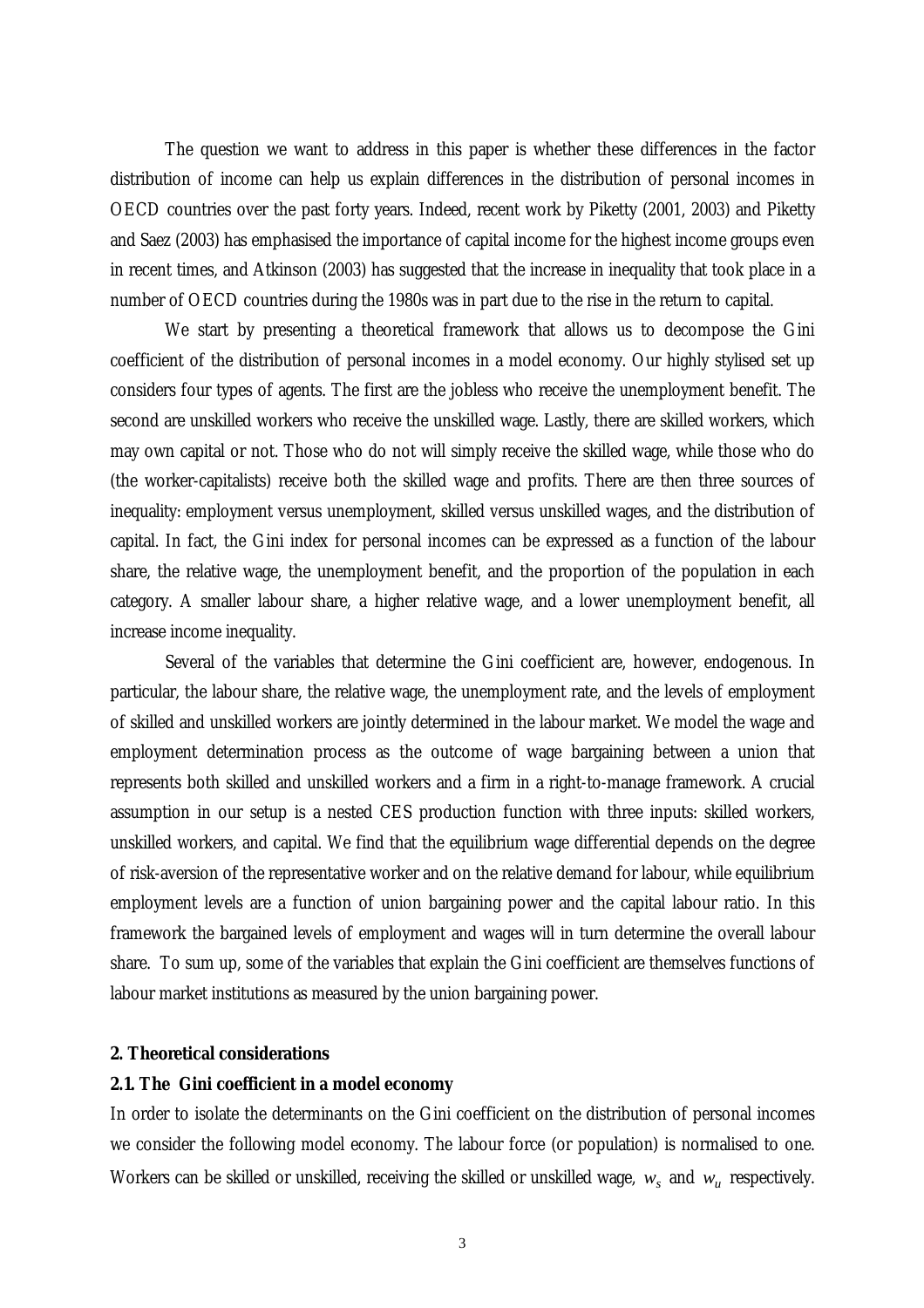They may also be unemployed, in which case they receive the unemployment benefit *B* . Some individuals also own capital and receive profits. We assume that the owners of capital are always skilled workers. We then have four types of agents characterised as follows:

- (i) A fraction *u* of the labour force are unemployed, and receive an unemployment benefit *B* ;
- (ii) A fraction *l* of the labour force are unskilled workers earning a wage  $\tilde{w}_u$ ;
- (iii) A fraction *h* of the labour force are skilled workers. Of those *h* −<sup>κ</sup> have an income equal to the skilled wage  $\widetilde{w}_s$ ;
- (iv) There are *κ* worker-capitalists, each of whom earns profits  $\pi$  and the skilled wage  $\tilde{w}_s$ .

Our assumptions imply that  $h + l + u = 1$ . We further assume that  $\tilde{w}_s > \tilde{w}_u > B$  and  $\pi > 0$ .

Output is produced according to a production function of the form  $Y = F(K, L, H)$ , which exhibits constant returns to scale, and where  $K$ ,  $L$ , and  $H$  denote, respectively, the capital stock, unskilled employment, and skilled employment. Factors are paid their marginal products, so that the gross wages,  $w_s$  and  $w_u$ , and interest rate,  $r$ , are

$$
w_s = \frac{dF(.)}{dH}
$$
,  $w_u = \frac{dF(.)}{dL}$ ,  $r = \frac{dF(.)}{dK}$ .

 $\overline{a}$ 

Employers and employees have to pay unemployment contributions at a rate  $\tau$ , so that the wages received by workers are  $\tilde{w}_s = (1 - \tau) w_s$  and  $\tilde{w}_u = (1 - \tau) w_u$ .

We can now define the labour share, denoted  $\theta$ , as the ratio of total employee compensation to value added. Employee compensation includes wages and employer/employee contributions, hence

$$
\theta \equiv \frac{w_s H + w_u L}{Y} = \frac{w_s h + w_u l}{y} \tag{1}
$$

where *y* denotes output per capita. This expression in turn implies that the profits of each worker-capitalist are given by  $\pi = (1 - \theta)y / \kappa$ . We assume that the entirety of employer/employee contributions are used to finance the unemployment benefit, so that  $B = \tau \theta y / u$ .<sup>2</sup> This implies that the payment of net wages, capital income, and unemployment benefit exhaust output, so that average income is equal to output per capita, *y .* 

<sup>&</sup>lt;sup>2</sup> We are implicitly assuming that profits go untaxed. While this is an extreme assumption, it simplifies the algebra, leaving the tax rate  $\tau$  out of the definition of the Gini index reported in equation (3). However, we tried to introduce it in the regression, but it is higly collinear with the unemployment benefit and the unemployment rate, and therefore we have decided to stick to our assumption.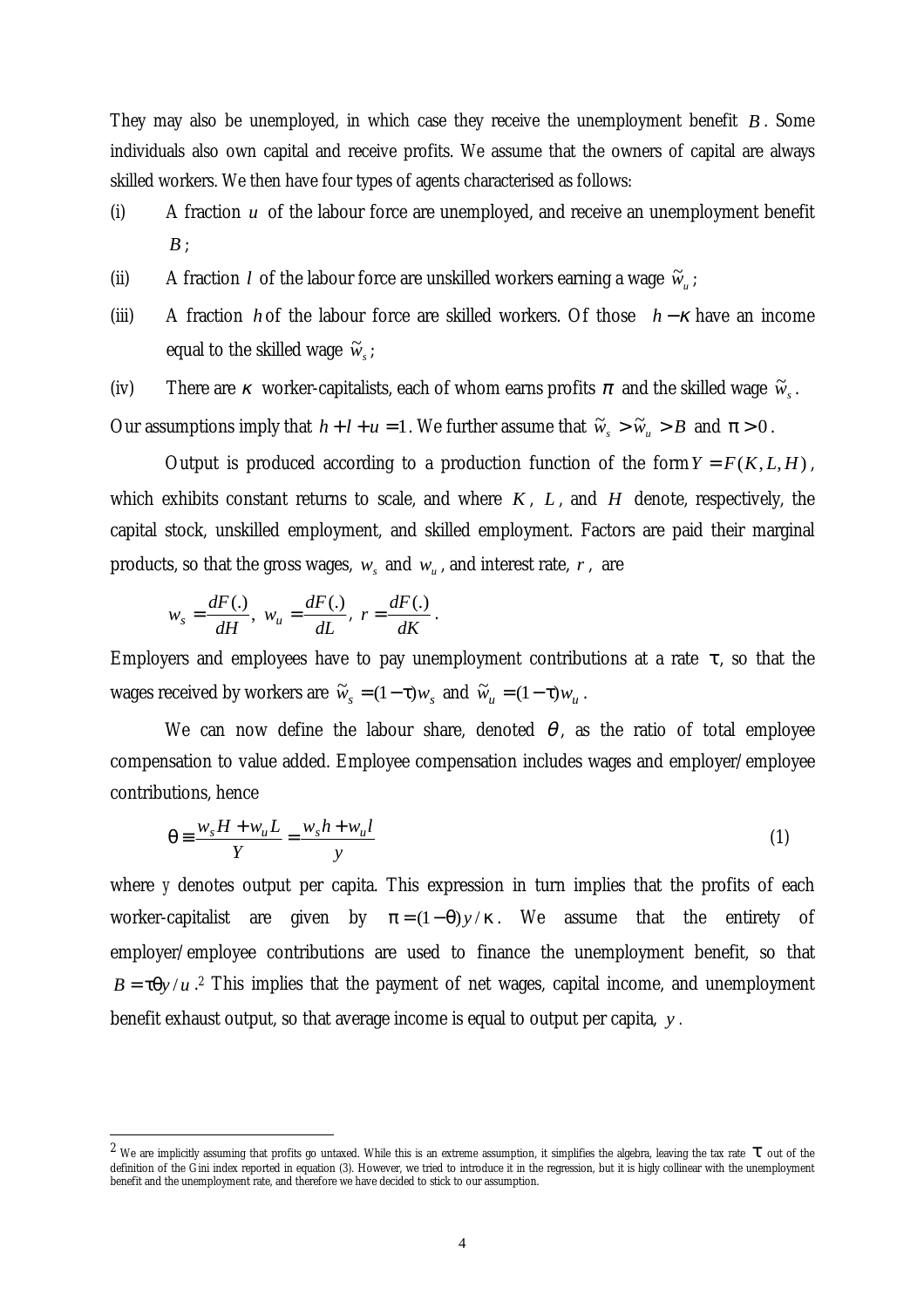The degree of income inequality is measured by the Gini concentration index computed across subgroups of population. When there are *N* subgroups, the definition of the Gini concentration index is:

$$
Gini = \frac{1}{2y} \sum_{i=1}^{N} \sum_{j=1}^{N} |y_i - y_j| \cdot n_i \cdot n_j
$$
 (2)

where  $y_i$  is the income in subgroup *i*, which has relative weight  $n_i$ , and  $y$  is the average income. Given our assumptions about the population and their incomes, the Gini coefficient can be expressed as

$$
Gini = (1 - \kappa)(1 - \theta) + lh \frac{\widetilde{w}_s - \widetilde{w}_u}{y} + u(1 - u) \frac{\widetilde{w} - B}{y}
$$
\n(3)

where  $\tilde{w}$  is the average wage, and  $b = B / y$  is the benefit replacement ratio. The Gini coefficient is thus a function of population proportions  $(u, l, h)$ , the number of capital owners  $\kappa$ , the labour share, the wage differential, and the unemployment replacement ratio. A higher labour share will reduce inequality by lowering profits and thus reducing the income of the richest individuals. A greater wage differential between the skilled and the unskilled will raise the Gini coefficient as it increases inequality within the group of employed individuals, while a larger unemployment benefit will reduce the Gini coefficient. The effect of the unemployment rate is ambiguous. This is a standard effect when there is inequality within and between groups. The unemployed have a low income but are all equal, while the employed have a higher income but there is inequality within this group. More unemployment, by increasing the number of individuals in the less unequal category, may increase or reduce overall inequality.

 Our framework of analysis makes a number of simplifications, which are worth mentioning. First, both the distributions of wealth and of wages have been compressed, since we only have two types of workers (skilled/unskilled) and one type of wealth-owner. Second, two sources of income are missing. One are the rents on assets such as land or intellectual property rights and patents, which we ignore as they are a very minor fraction of the total. The other are pensions. Note, however, that pensions can come from three sources: they can be provided by pension funds, in which case they are capital income; they can be private pensions paid by a company to its former employees, in which case they are (most often) counted as labour payments in the company's balance sheet; and they can be public pensions. It is only the third component that we have not included. This could in principle be an important source of income differences;<sup>3</sup> however the data are rarely available. Lastly, note that we have focussed on gross income inequality, with the only tax we have considered being the unemployment insurance contribution.

 $\overline{a}$ 

<sup>3</sup> Indeed Bourguignon et al. (2002) show that a major source of differences in distribution between the US and Mexico is the level of public pensions in those two countries.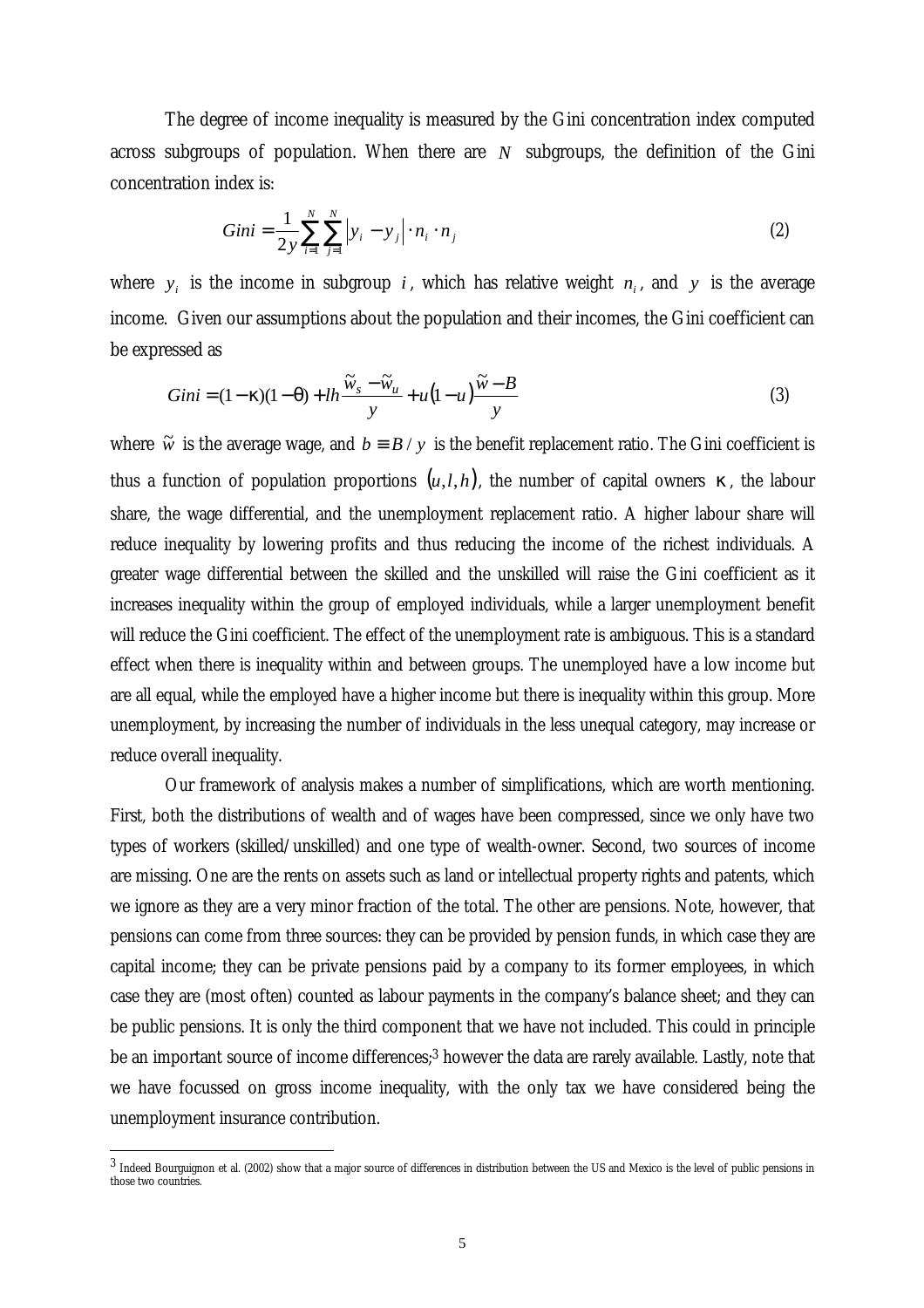The above expression for the Gini coefficient, although an identity, captures the main components of the distribution of income. Given the distribution of agents in the economy, inequality depends on three factors, namely, the way in which total output is divided between profits and wages, the distribution of wages within the labour force, and welfare provision as captured by the unemployment benefit. If we had information on all the right-hand-side variables we could simply decompose the Gini coefficient into its various components, and examine how much wage inequality or the distribution of wealth contribute to overall income inequality. There are two major problems in doing so. First, some of the data required, such as the distribution of wealth or the number of employed individuals at each level of education, are not available. Second, a number of variables in equation (3) are endogenous. In particular, the unemployment rate, and the levels of skilled and unskilled employment are functions of the two wages; wages may in turn be a function of the unemployment benefit; and the labour share is itself a combination of wages and employment levels. In order to account for the endogeneity of the variables of interest we would like to instrument for them in our empirical analysis. This raises the question of which are the good instruments for each of these variables. For some of them, it is possible to draw on the existing literature. For example, the level of unemployment benefits and the tax wedge have been shown to be major determinants of the unemployment rate (see Nickel and Nunziata, 2001). For others, it is less clear. In order to understand which are the potential determinants of  $w_s$ ,  $w_u$ ,  $h$ ,  $l$  and  $u$ , the next section presents a simple model of wage and employment determination.

#### **2.2. Wage and employment determination in a unionised economy**

We examine wage and employment determination in a bargaining model in which a single union bargains with the representative firm in a right-to-manage framework. Before examining the union's problem, we consider the production structure of the economy.

#### *Output and factor shares*

We choose a particular form for the production function, and assume that output is produced using capital and a labour aggregate according to a CES function of the form

$$
Y = \left[ \alpha K^{-\sigma} + (1 - \alpha) \left( H^{\beta} L^{1-\beta} \right)^{-\sigma} \right]^{-1/\sigma}
$$
 (4)

where K is the (given) stock of capital, H and L are respectively the levels of skilled and unskilled employment, and  $-1 < \sigma < \infty$ , and  $0 < \alpha < 1, 0 < \beta < 1$ . The elasticity of substitution between capital and labour is  $1/(1+\sigma)$ , and that between the two types of labour is one.

Differentiating the production function we can obtain factor demand functions,

$$
r = \alpha \Big( \alpha + (1 - \alpha) x^{-\sigma} \Big)^{-(1 + \sigma)/\sigma} \tag{5a}
$$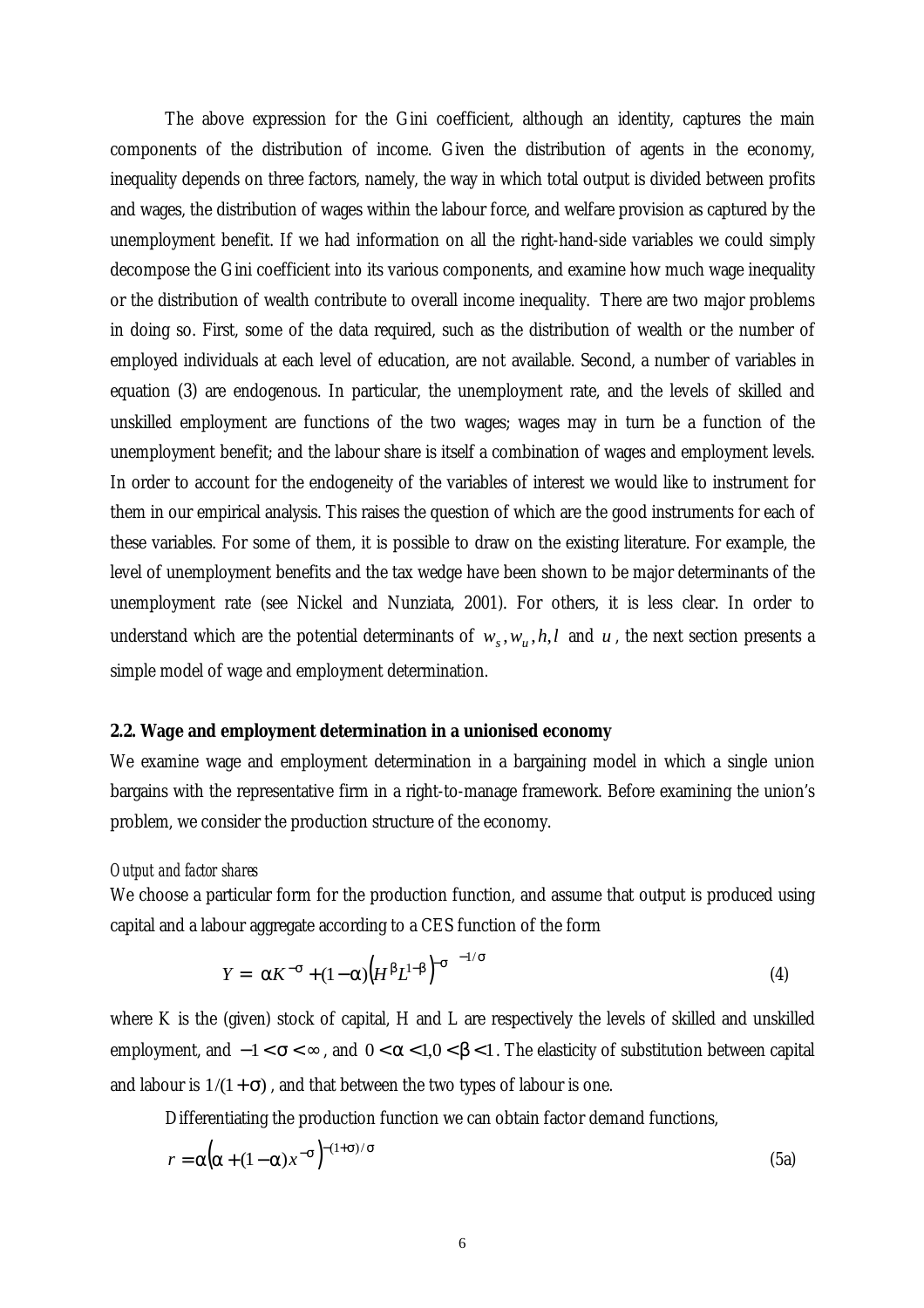$$
w_u = (1 - \alpha)(1 - \beta)\left(\alpha + (1 - \alpha)x^{-\sigma}\right)^{-(1 + \sigma)/\sigma} x^{-\sigma} \frac{K}{L}
$$
\n(5b)

$$
w_s = (1 - \alpha)\beta \left(\alpha + (1 - \alpha)x^{-\sigma}\right)^{-(1 + \sigma)/\sigma} x^{-\sigma} \frac{K}{H}
$$
\n(5c)

where *K*  $x \equiv \frac{H^{\beta}L}{L}$  $β$   $I^{-1-β}$ ≡ 1 is the ratio of the labour aggregate to capital. We can the express the relative

demand for labour and the labour share as

$$
\frac{H}{L} = \frac{\beta}{1 - \beta} \frac{w_u}{w_s} \tag{6}
$$

$$
\theta = \frac{1 - \alpha}{1 - \alpha + \alpha x^{\sigma}}
$$
 (7)

We can see from these equations that the relative demand for labour depends exclusively on the relative wage, while the labour share is a function of the level of skilled and unskilled employment and the stock of capital, that is  $\theta = \theta(L, H; K)$ . Defining the capital-labour ratio as  $k = K/(H + L)$ ,

and noting that  $x = \frac{1}{k} \frac{(H/L)}{1 + H/L}$ *H L k x*  $1 + H/$  $1 (H/L)$  $=\frac{1}{k}\frac{(H)}{1+}$ β , we can express the labour share as a function of the capital labour ratio and the relative employment ratio,

$$
\Theta = \Theta(k, H/L). \tag{8}
$$

#### *Wages, employment, and union power.*

We model the wage and employment determination process as the outcome of wage bargaining between a single union and a single firm in a right-to-manage framework. The union bargains over wages with the firm, and then the latter sets employment. We assume that the union represents both the skilled and unskilled, and that it has a utilitarian utility function of the form

$$
V = L[U(w_u) - U(B)] + H[U(w_s) - U(B)]
$$

where  $U(.)$  is the workers' utility function, which is assumed to exhibit constant relative riskaversion and takes the form  $U(x) = x^{\rho}$ , with  $0 < \rho < 1$ . The bargaining process is then

$$
\max_{w_u, w_s} (L[U(w_u) - U(B)] + H[U(w_s) - U(B)]^{\gamma} (Y - w_u L - w_s L)^{1 - \gamma}
$$
(9)

The union maximises this expression with respect to  $w_s$  and  $w_u$ , taking into account the fact that, for a given unskilled wage, changing the skilled wage affects both skilled and unskilled employment (and vice versa). Using the relative demand function (6), the resulting first-order conditions can be expressed as two functions of *H* and *L* (see appendix 2)

$$
\phi(H, L; b, \rho, \gamma, \alpha, \beta, \sigma, K) = 0 \tag{10a}
$$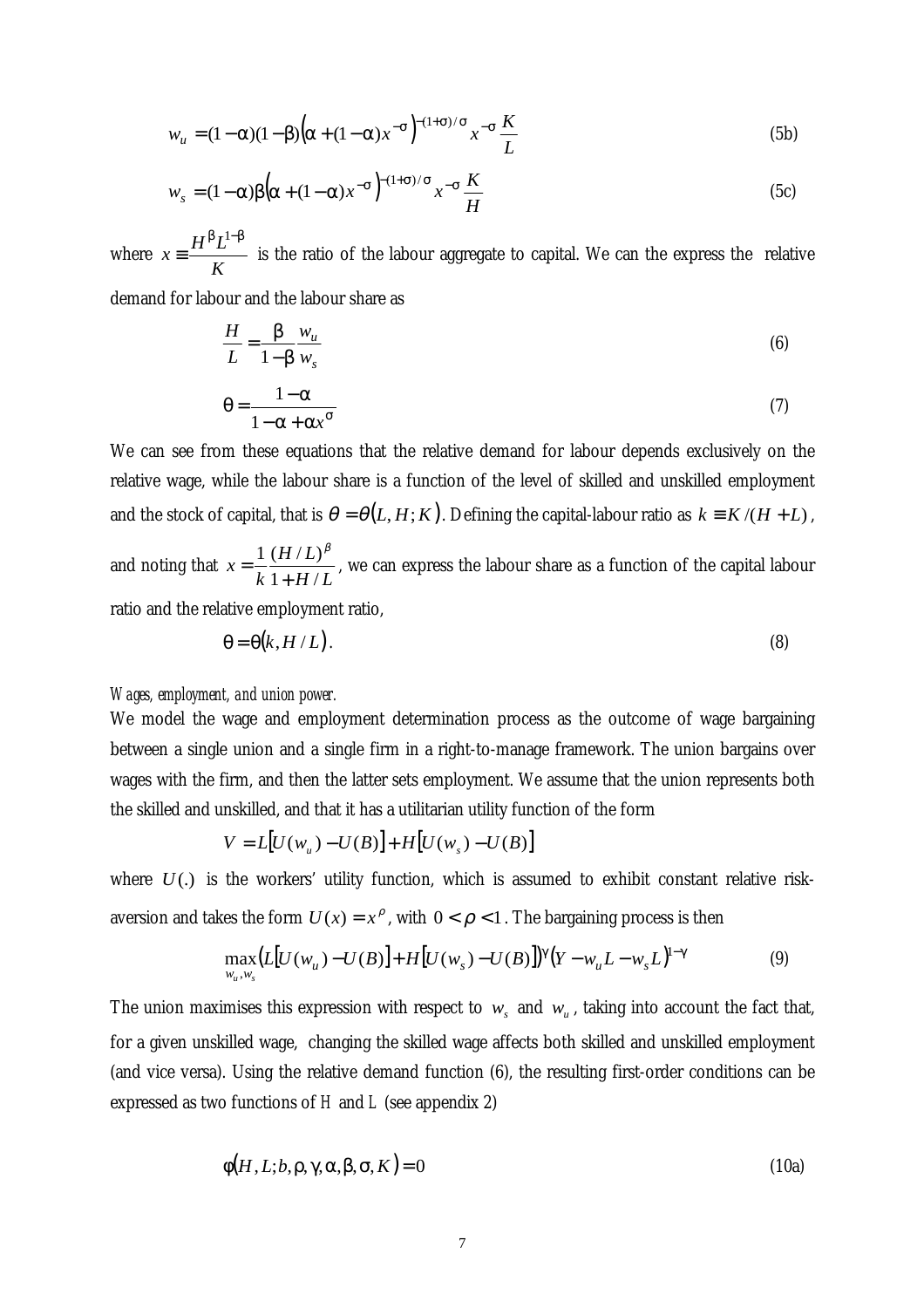$$
\varphi(H, L; b, \rho, \gamma, \alpha, \beta, \sigma, K) = 0 \tag{10b}
$$

These two equations together determine the levels of skilled and unskilled employment. The equilibrium levels of employment are a function of the level of unemployment benefit, *b* , the bargaining power of the union, γ , the degree of risk-aversion of workers, ρ , the capital stock, *K ,* and the technological parameters,  $\alpha, \beta, \sigma$ . That is

$$
H^* = H(b, \rho, \gamma, \alpha, \beta, \sigma, K) \tag{11a}
$$

$$
L^* = L(b, \rho, \gamma, \alpha, \beta, \sigma, K) \tag{11b}
$$

The firm's demand functions then give the two wages.

Two remarks are in order. First, for equations (10) to determine employment, the elasticity of substitution must be non-unitary ( $\sigma \neq 0$ ). Otherwise it can be shown that although (10a) and (10b) determine the ratio  $H/L$ , the actual levels of employment are indeterminate (see appendix 2). Second, recall that from the demand functions we have

$$
\frac{w_s}{w_u} = \frac{\beta}{1 - \beta} \frac{L}{H},\tag{12}
$$

so that the relative wage is given only by the ratio of unskilled to skilled employment.

## *Potential Instruments for the Labour Market Variables*

The analysis in the previous sections has highlighted the determinants of the labour market variables present in our expression for the Gini coefficient. For example, the level of unemployment benefits and the tax wedge have been shown to be major determinants of the unemployment rate (see Nickel and Nunziata, 2001). For others, it is less clear. In order to understand which are the potential determinants of  $w_s$ ,  $w_u$ ,  $h$ ,  $l$ , and  $u$ , let us review the main results of previous section model of wage and employment determination. Note that the labour share, the relative wage, and the unemployment rate (see equations (8) and (12)) are all functions of the levels of skilled and unskilled employment. Equations (11) indicate that *H* and *L* are functions of the degree of bargaining power and of the unemployment benefit. Bargaining power can be proxied by union density, hence union density and the benefit replacement ratio are potential instruments. Three further instruments will be used: from equation (8) we see that the labour share also depends on the capital-labour ratio; the supply-side effects on the relative wage will be measured by the supply of skills in the economy as a whole; and the tax wedge will be used as an instrument for unemployment, in line with existing empirical work.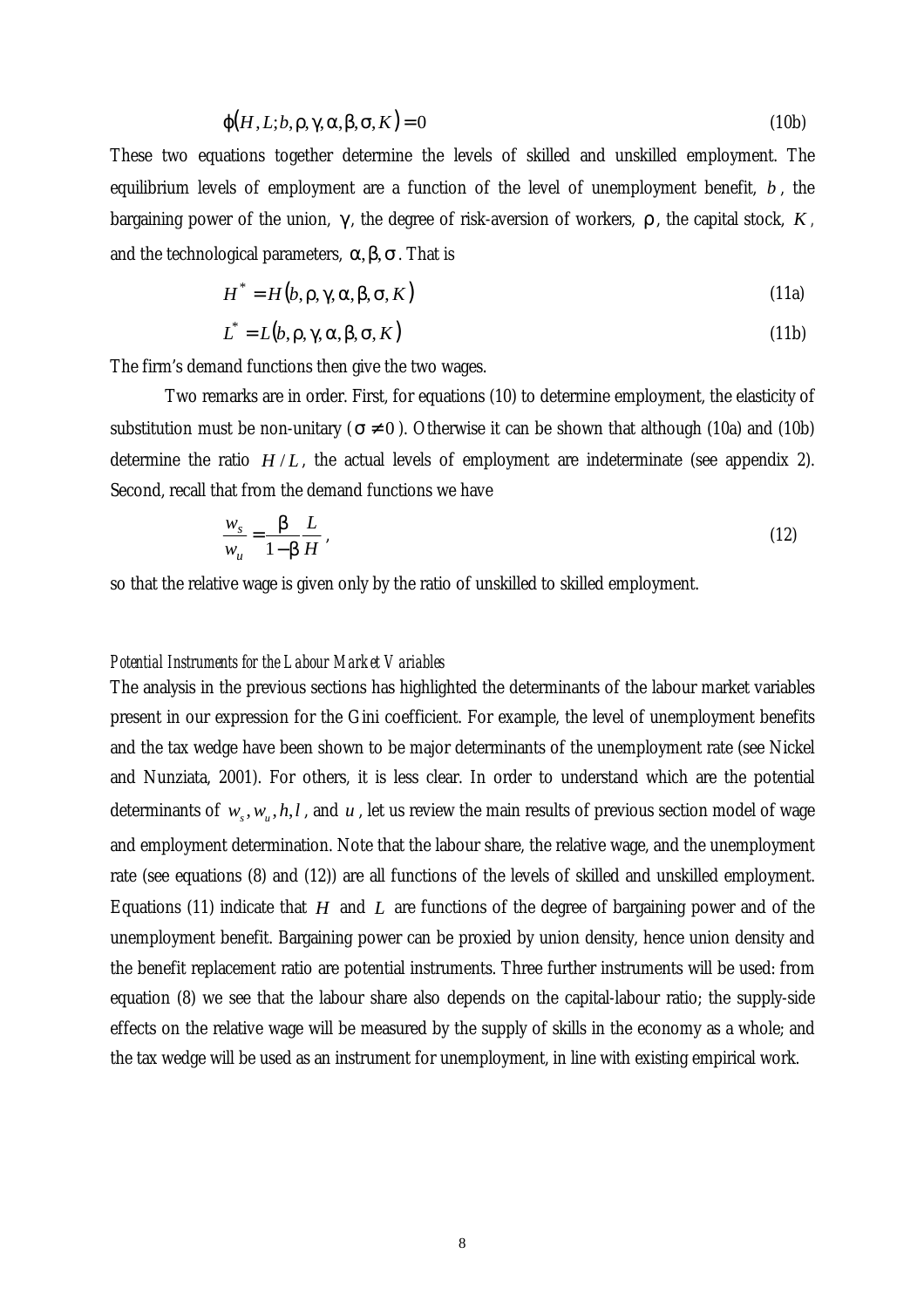#### **3. Empirical Analysis**

#### **3.1. Empirical specification**

Our first attempt to understand what determines Gini coefficients in OECD economies consists of estimating the identity for the Gini coefficient obtained in section **2.1**. We saw that the Gini coefficient of personal incomes could be expressed as a function of labour share, wage premium to skill, replacement rate, unemployment share and population shares. Of those variables we lack data on the number of capital owners, of skilled and of unskilled workers (data typically exist for the distribution of skills in the population, not in the labour force). We therefore express the Gini coefficient as a function of four variables

$$
Gini = G\left(\frac{\theta}{2}, \frac{w_s - w_u}{y}, b, u\right),\tag{13}
$$

where the signs underlying each variable are in accordance with equation (3); the variable *y*  $b = \frac{B}{A}$ measures the replacement rate in the population, whereas the wage differential will be proxied by taking the 1<sup>st</sup> and the 9<sup>th</sup> decile in the earnings distribution.<sup>4</sup> We experimented with both the relative difference and the more conventional measure based on percentile ratio, using the latter alternative for better econometric performance. We thus estimate the following relationship

$$
Gini_{it} = \alpha_0 + \alpha_1 \cdot \theta_{it} + \alpha_2 \cdot \frac{w_{it}^{90}}{w_{it}^{10}} + \alpha_3 \cdot b_{it} + \alpha_4 \cdot u_{it} + \alpha_5 \cdot b_{it} \cdot u_{it} + \delta_i + \lambda_t + def_{it} + \varepsilon_{it}
$$

where we have taken into account the possibility of interaction between repacement rate and unemployment rate;  $\delta_i$  are country fixed effects and  $\lambda_t$  are year fixed effects. We also control for different definitions used to compute the Gini index (concerning the nature of the recipient unit and the type of income taken into account).

#### **3.2. The data**

 $\overline{a}$ 

We collected data on 16 OECD countries over the period 1960-96. Detailed data sources are presented in Appendix 1. As is well known, the data on income inequality are problematic and international comparisons difficult (see Atkinson and Brandolini, 2001). For this reason we use two different sources for our income inequality measure: one measure is obtained from Brandolini (2003), who collected comparable measure of income inequality for several OECD countries; the other measure is derived from Deininger and Squire (1996), which has become the standard dataset for empirical studies of income inequality. In the text we report the estimates for the former measure, whereas in the appendix we replicates the estimates for the latter. Unfortunately these two datasets on

 $^4$  We also run regressions with the relative wage of high- to low-skill workers, which gave equivalent results, but a somewhat worse fit of the equation.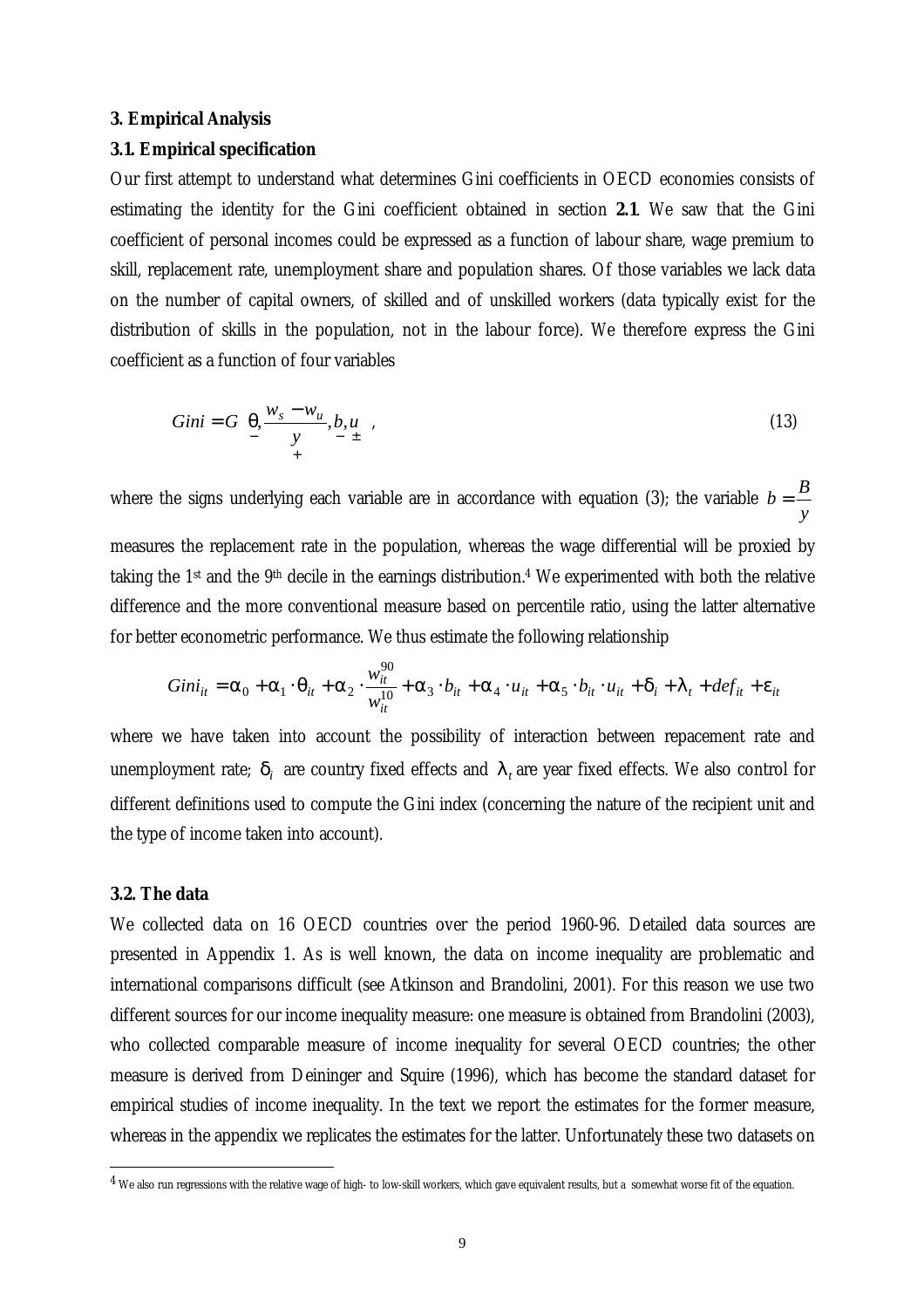income inequality overlap only partially, and therefore the results are not directly comparable (see figure A.1 in Appendix 1). The data collected by Brandolini is more comparable across countries and over time, and most of our analysis will be based on them. However, as a robustness check, we replicate our regression equations using the Deininger and Squire data.

We combine different datasets in order to obtain information about earnings differentials, labour market institutions, educational attainments and capital endowment (see Appendix 1 for details). Table 1 reports some descriptive statistics of the main variables in our regressions. While the potential sample size is 592 observations (16 countries  $\times$  37 years), many observations are missing, thus reducing the available sample to 233 observations (among which US, UK, Germany, Sweden Italy and Canada are the most represented countries – see table 2). When we couple these data with existing information on earnings differentials the sample is further reduced (to 142 observations). In order not to loose too many observations, we have replaced the missing observation for the P9010 variable with its country-specific sample mean. As can be noticed from table 3 (which reports a reduced sample in the 2nd and 5th column) this fictitious enlargement of the sample allows us to retain relevant information that otherwise would be excluded due to missing observations on earnings differentials.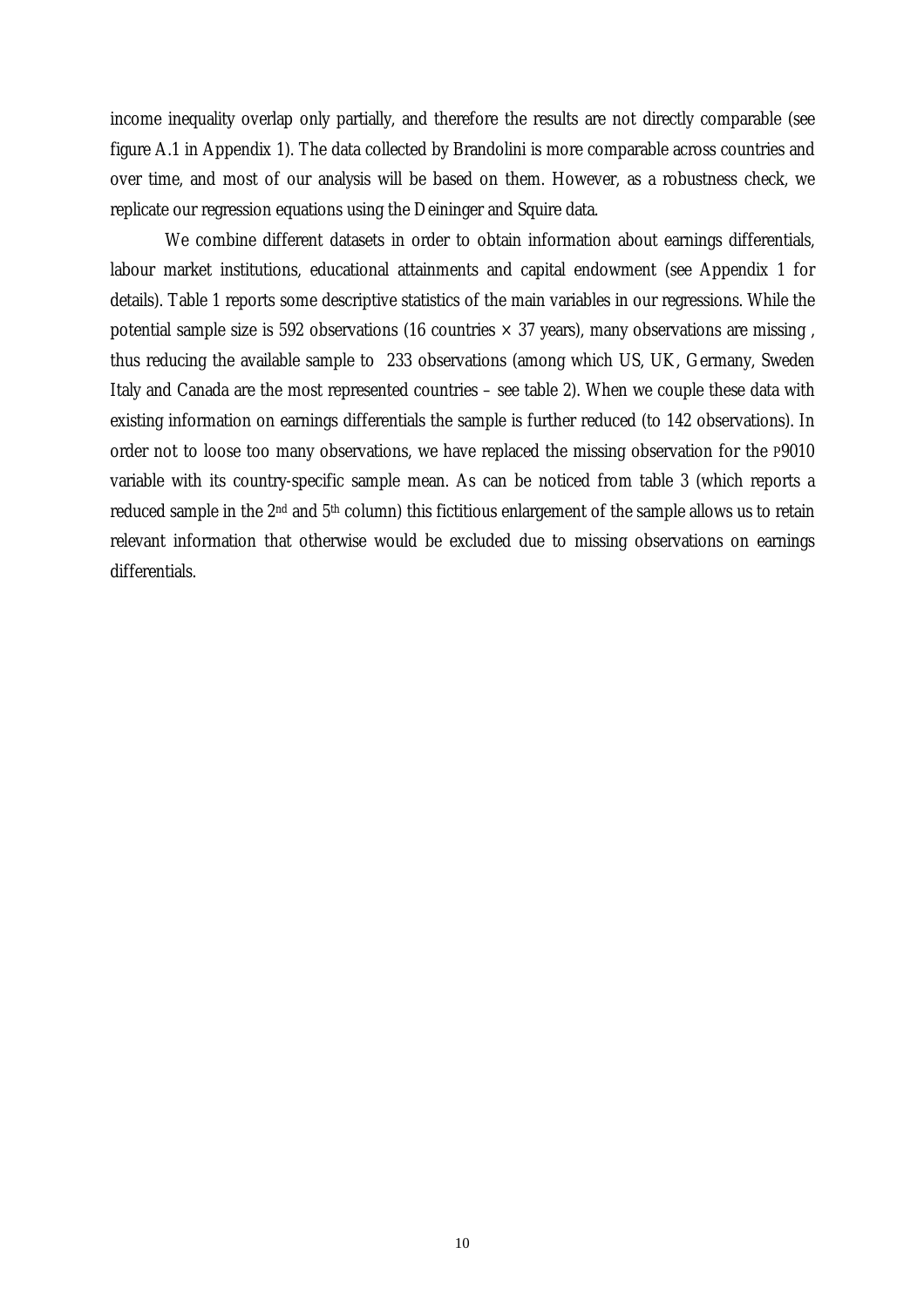| country        | qinil | gini2 | p9010 | ls1  | ur   | ben  |
|----------------|-------|-------|-------|------|------|------|
| australia      | 32.83 | 38.08 | 2.83  | 0.49 | 5.32 | 0.22 |
| belgium        | 27.75 | 26.81 | 2.34  | 0.52 | 6.64 | 0.41 |
| canada         | 36.03 | 31.32 | 4.24  | 0.53 | 7.42 | 0.26 |
| denmark        | 32.86 | 32.08 | 2.17  | 0.55 | 5.01 | 0.44 |
| finland        | 21.76 | 29.77 | 2.45  | 0.51 | 5.68 | 0.25 |
| france         | 38.33 | 42.13 | 3.44  | 0.52 | 6.52 | 0.30 |
| germany        | 36.22 | 31.23 | 2.84  | 0.54 | 3.85 | 0.29 |
| italy          | 34.71 | 34.67 | 2.33  | 0.46 | 6.07 | 0.05 |
| japan          |       | 34.86 | 3.06  | 0.51 | 2.20 | 0.11 |
| korea          |       | 34.18 | 3.97  | 0.41 |      |      |
| netherlands    | 28.55 | 28.54 | 2.61  | 0.55 | 5.11 | 0.45 |
| new zealand    | 27.23 | 34.06 | 3.03  | 0.48 | 2.91 | 0.31 |
| norway         | 22.64 | 34.75 | 2.08  | 0.48 | 2.73 | 0.23 |
| sweden         | 47.12 | 31.69 | 2.10  | 0.58 | 3.17 | 0.19 |
| united kingdom | 27.52 | 25.98 | 3.27  | 0.58 | 6.31 | 0.22 |
| united states  | 37.58 | 35.49 | 4.16  | 0.58 | 5.86 | 0.12 |
| Total          | 33.98 | 32.56 | 3.03  | 0.52 | 5.00 | 0.26 |

Table 1 – Descriptive statistics – sample means

Legend:

| gini1 | $=$ Gini index on personal income distribution, from Brandolini 2003        |
|-------|-----------------------------------------------------------------------------|
| sini? | $\sim$ Cipi index on personal income distribution, from Deininger and Cause |

gini2 = Gini index on personal income distribution, from Deininger and Squire 1996

 $\overrightarrow{p}$ 9010 = ratio between  $\overrightarrow{9}0$ <sup>th</sup> and 10<sup>th</sup> percentile in earnings distribution, from OECD<br>
ls1 = labour share on value added at market price, from OECD-Stan database

 $\hat{I}$ s1 = labour share on value added at market price, from OECD-Stan database<br>ur = unemployment rate, from Nickell-Nunziata 2001

- ur = unemployment rate, from Nickell-Nunziata 2001
- $=$  unemployment benefit from OECD 2001

#### Table 2 – Sample sizes

| country        | ginil | ls1 | p9010 | ben | ur  | sample |
|----------------|-------|-----|-------|-----|-----|--------|
| australia      | 6     | 44  | 25    | 40  | 36  | 6      |
| belgium        | 4     | 44  | 8     | 40  | 41  | 4      |
| canada         | 24    | 43  | 12    | 40  | 36  | 24     |
| denmark        | 10    | 34  | 11    | 40  | 39  | 10     |
| finland        | 14    | 44  | 21    | 40  | 41  | 14     |
| france         | 6     | 41  | 39    | 40  | 41  | 6      |
| germany        | 28    | 44  | 15    | 40  | 41  | 27     |
| italy          | 23    | 44  | 11    | 40  | 41  | 23     |
| japan          | na    | 44  | 25    | 40  | 41  | na     |
| korea          | na    | 34  | 16    | na  | na  | na     |
| netherlands    | 9     | 35  | 23    | 40  | 41  | 9      |
| new zealand    | 3     | 34  | 14    | 40  | 36  | 3      |
| norway         | 10    | 34  | 12    | 40  | 36  | 10     |
| sweden         | 26    | 44  | 24    | 40  | 41  | 25     |
| united kingdom | 36    | 44  | 31    | 40  | 41  | 36     |
| united states  | 37    | 44  | 28    | 40  | 41  | 36     |
| Total          | 236   | 651 | 315   | 600 | 593 | 233    |

# **3.3. Basic components of the Gini coefficient**

Table 3 presents our basic results. Four alternative country fixed effect equations are estimated for each measure of inequality, with and without earning inequality measures and including and excluding year fixed effects. We find that all four variables have the expected signs, and, with the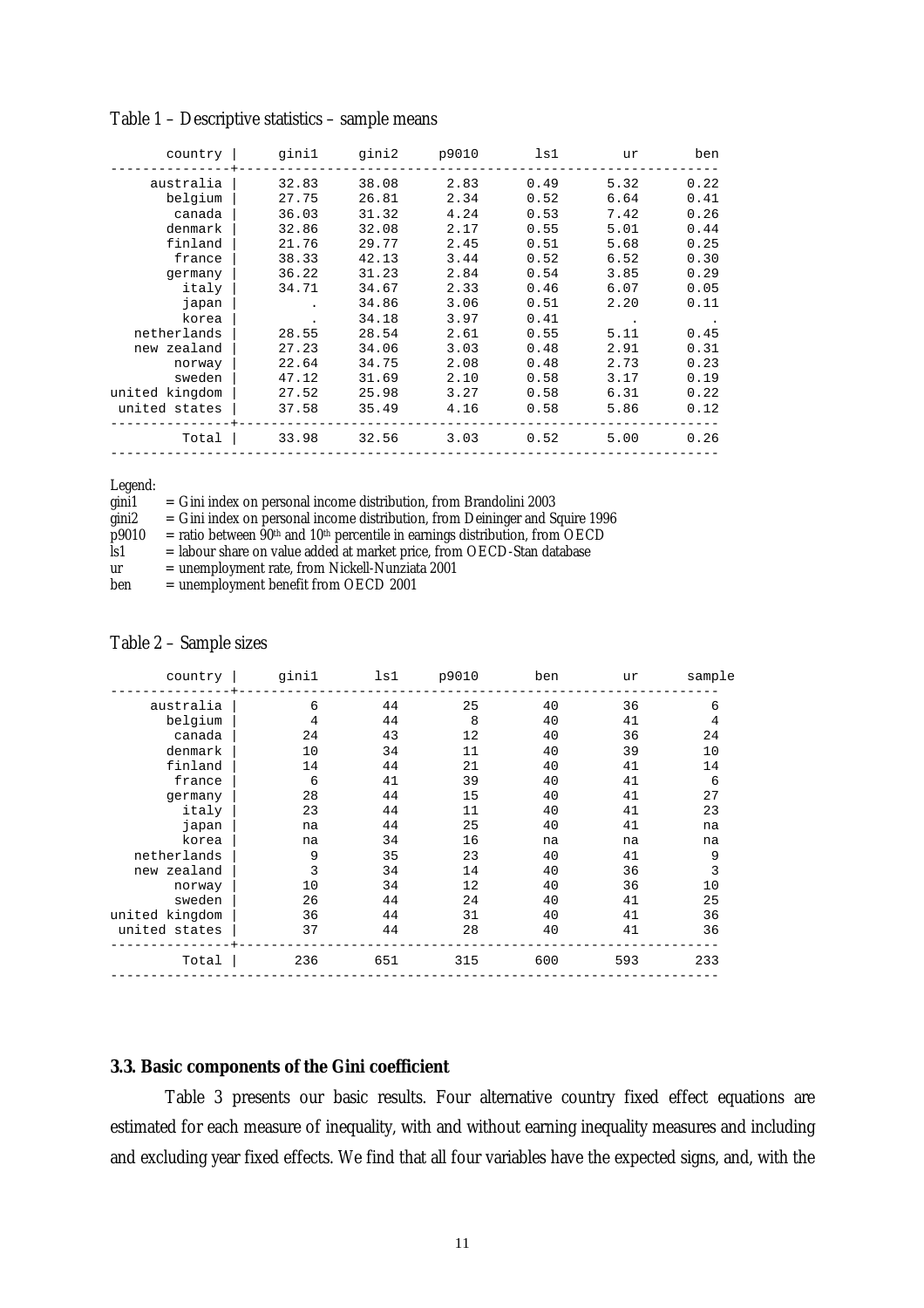exception of the unemployment rate, have significant coefficients. The labour share has a strong negative impact on the distribution of income, while the wage differential (proxied by the p9010 differential) has a positive impact. The impact of the labour share is economically significant: evaluated at sample means, the estimated elasticity ranges between 0.28 (5<sup>th</sup> column) and 0.89 (1<sup>st</sup>) column). This implies that reducing the labour share by one standard deviation would raise the Gini coefficient between 0.8 and 2.3 points. The estimated elasticity of the wage differential is smaller, ranging between 0.22 and 0.57, but its impact is large, with an increase in the decile ratio of one standard deviation raising the Gini coefficient between 2 and 4 points.<sup>5</sup> Results are substantially unchanged when we use the alternative series for income inequality, but the fact that the unemployment rate becomes insignificant (see table A.1 in Appendix 1). Notice that we have also included a linear time trend, which bears a positive and singificant sign, indicating a rising inequality trend.

| Model:                                      | $\mathbf{1}$      | $\overline{2}$    | $\overline{3}$    | $\overline{4}$           | 5                        | 6                        |
|---------------------------------------------|-------------------|-------------------|-------------------|--------------------------|--------------------------|--------------------------|
| # obs :                                     | 233               | 142               | 233               | 233                      | 142                      | 233                      |
| Depvar:                                     | ginil             | ginil             | ginil             | ginil                    | ginil                    | ginil                    |
| labour                                      | $-43.737$         | $-32.971$         | $-39.004$         | $-48.455$                | $-43.910$                | $-49.112$                |
| share                                       | $(-7.84)$         | $(-4.19)$         | $(-6.62)$         | $(-5.12)$                | $(-4.68)$                | $(-5.39)$                |
| unemply.                                    | $-36.585$         | $-6.033$          | $-34.538$         | $-37.130$                | $-4.124$                 | $-34.363$                |
| benefit                                     | $(-7, 98)$        | $(-1.05)$         | $(-7.38)$         | $(-7.82)$                | $(-0.65)$                | $(-7.23)$                |
| unemply.                                    | $-0.916$          | 0.101             | $-0.714$          | $-1.021$                 | 0.122                    | $-0.780$                 |
| subsidy                                     | $(-4.30)$         | (0.48)            | $(-3.34)$         | $(-4.17)$                | (0.50)                   | $(-3.24)$                |
| benefitx                                    | 2.476             | $-0.277$          | 2.236             | 2.536                    | $-0.534$                 | 2.215                    |
| unemply.                                    | (3.84)            | $(-0.51)$         | (3.48)            | (3.56)                   | $(-0.81)$                | (3.22)                   |
| time                                        | 0.155             | 0.155             | 0.107             | 0.151                    | 0.160                    | 0.090                    |
|                                             | (6.90)            | (5.04)            | (4.44)            | (11.70)                  | (6.33)                   | (3.54)                   |
| p9010                                       |                   | 3.564<br>(3.41)   | 3.596<br>(3.68)   |                          | 3.688<br>(2.76)          | 3.995<br>(2.97)          |
| Constant<br>Definitns<br>Countries<br>Years | Yes<br>Yes<br>Yes | Yes<br>Yes<br>Yes | Yes<br>Yes<br>Yes | Yes<br>Yes<br>Yes<br>Yes | Yes<br>Yes<br>Yes<br>Yes | Yes<br>Yes<br>Yes<br>Yes |
| R <sup>2</sup>                              | 0.938             | 0.963             | 0.941             | 0.945                    | 0.971                    | 0.948                    |

Table 3 – Determinants of personal income inequality – OLS regressions robust standard errors - t-statistics in parentheses

 $\overline{a}$ 

<sup>5</sup> The controls for definition include whether the income is gross or net, and whether the recipient is household equivalent or person equivalent. We also experimented with errors clustered by countries, with a decline in significance in the unemployment rate and its interaction.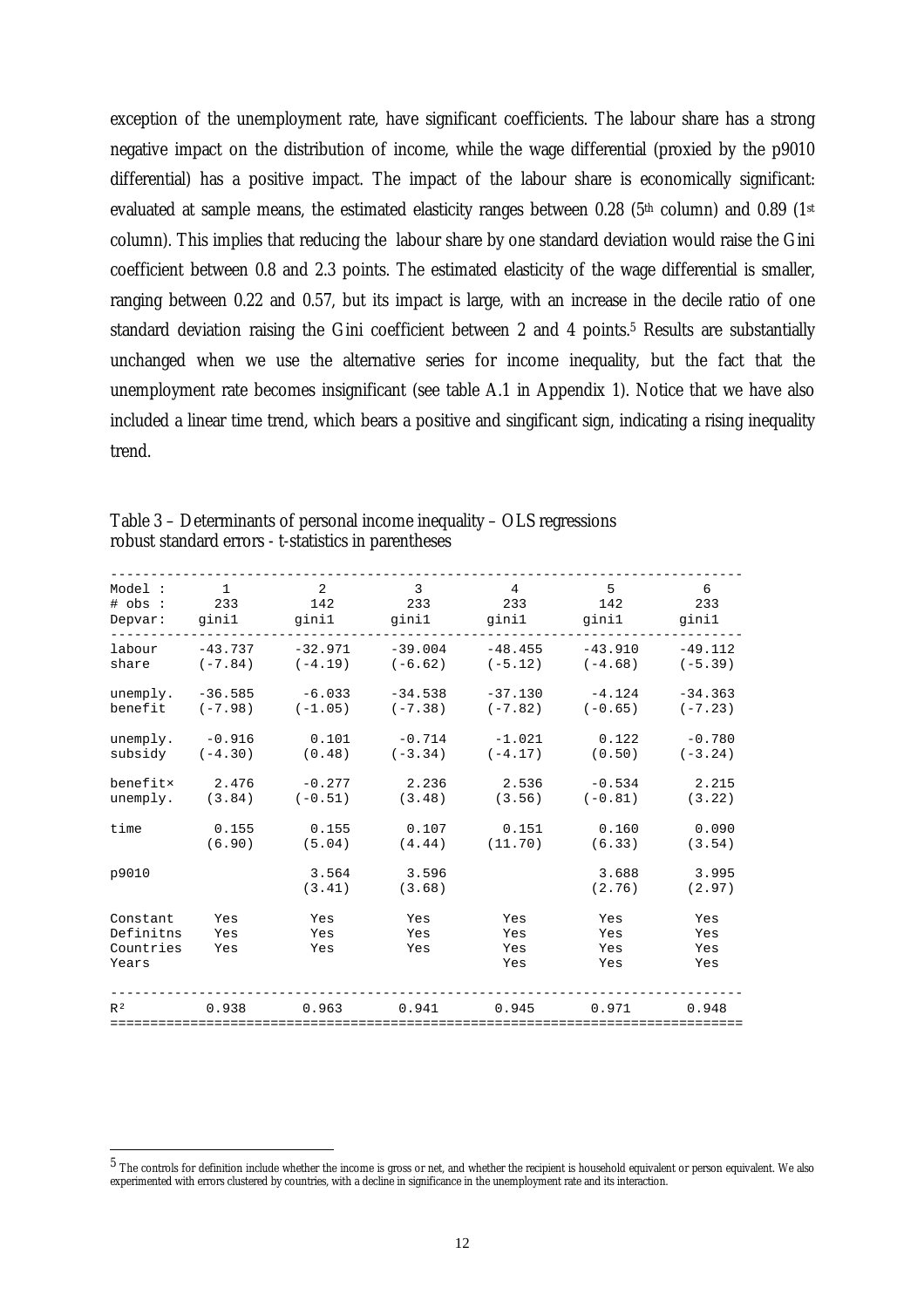#### **3.4. Auxiliary regressions and IV estimation**

 $\overline{a}$ 

Next, we take into account the possibility of endogeneity, in line with our model, and study the determinants of the potentially endogenous variables. Table 4 reports OLS country fixed effect estimates of auxiliary regressions. In columns 1 (country fixed effect) and 2 (country and year fixed effects) we find that the labour share is increasing in both union density rates (a proxy for union bargaining power) and in the capital/labour ratio (as implied by our model). We have also taken into account the fact that when minimum wage legislation applies, union leaders are partially relieved from negotiating wage increases for unskilled workers since the minimum wage is doing the job.6 In this case, unions may use their bargaining power to obtain higher wages for skilled workers, thus increasing the total wage share. We included the price of oil in national currency in order to capture exogenous shocks to raw materials' (this variables also captures the effect of competitive devaluations, and the J-effect on internal inflation).7 Lastly, we have considered the potential role of the supply of skills. Time series of labour force composition by skills are not available over a long time span; therefore we relied on two potential proxies derived from educational attainment, i.e. measures of human capital. The one reported in the text is the average years of education in the adult population. It displays a negative correlation with the labour share, suggesting that once the skill level rises, wage differential in favour of skilled workers declines, shifting outwards the demand for skilled labour. As a consequence, an inequality adverse union will tries to compensate the worsening of the condition of unskilled workers (in terms of relative employment), leading to concessions in terms of wage share.8

In columns 3 and 4 we report the analysis of the possible determinants of the wage differential. We include union bargaining power (which tends to compress the wage distribution) and the minimum wage (compressing the wage distribution from below). A greater relative supply of skilled labour (proxied by our human capital variable) tends to reduce the wage premium, while the time trend exhibits a positive and significant coefficient, capturing the upwards trend in earnings inequality, potentially associated to skill-biased technical change. In columns 5 and 6 we replicate well-known results on the determinants of unemployment, which is positively correlated with the unemployment subsidy and with the tax wedge, respectively due to the higher reservation wage and the higher labour cost that they create (though this last effect appears only when year fixed effects are excluded).

 $^6$  Using the minimum wage as an explanatory variable is problematic, it is missing for several countries (Denmark, Finland, Germany, Italy, Norway, Sweden and UK for most of the sample period). In order not to loose degrees of freedom, we have replaced the missing observation with a unitary value, which is thus cleared away with the country fixed effect.

<sup>7</sup> Unfortunately this variable alternates sign depending on whether or not time fixed effects are included. For this reason, we will discard it as potential instrument.

<sup>8</sup> The alternative measure is given by the population share with "at least some secondary schooling". Since these two measures are collinear (correlation coefficient is 0.84), we have chosen the one with the stronger statistical significance.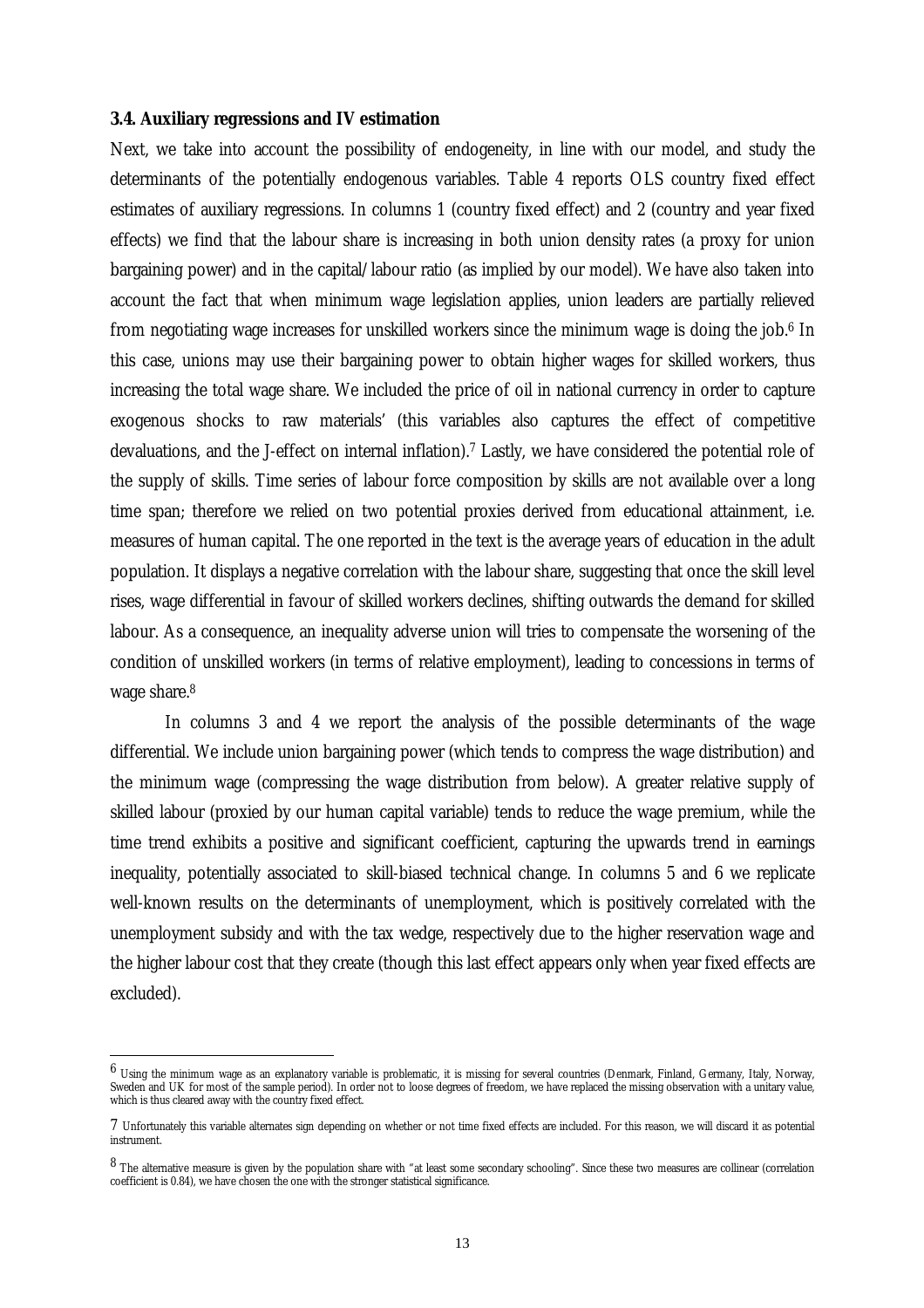These results support the model in section 2. Stronger unions obtain a greater labour share and smaller wage differentials, both of which tend to reduce income inequality. A similar effect is obtained through minimum wage legislation. The unemployment benefit legislation has ambiguous effect, since it improves the relative income of the unemployed, but at the same time it raises the number of unemployed people. A similar argument can be made for the tax wedge, which in our theoretical model was considered as the only source of public funding of unemployment benefit schemes. Greater educational attainment in the population has an inequality-reducing effect, through the double channel of relative convenience of labour input to capital, and the reduction of the wage differential.9 For symmetric reasons, an increase in the capital-labour ratio raises labour productivity, increasing the labour share and reducing income inequality. All these results are supported if we estimate a reduced form equation, where the two alternative measures of income inequality are regressed directly onto the variables describing labour market institutions (see table A.2 in Appendix 1).

The comparison between the OLS results obtained in table 3 and IV estimates are reported in table 5; instruments have been selected from the pool of regressors used in table 4, with an eye to the results of the Sargan test for overidentifying restrictions. Our preferred version is reported in columns 3 and 4 of table 5, while the corresponding estimates for the Deininger and Squire series of income inequality are in table A.3 of Appendix 1. These results show that OLS-estimation provides downward-biased estimates of the actual effect of the labour share and wage inequality on income inequality. This bias could be merely due to measurement errors. It could also be a sign that some unobservable variable which correlates with both income inequality and labour market institutions such as the political orientation of the government or the attitude of the population towards redistribution- has been omitted. The impact of passive labour market policies remains significant and negative, while the unemployment rate and the time trend loose significance.10

 $\overline{a}$ 

<sup>9</sup> See the discussion of the relationship between educational attainment and income inequality in Checchi 2004.

 $10$  For this version of the regression equation we excluded the interaction between unemployment rate (which we take as potentially endogenous) and the unemployment benefit (that we consider exogenous), since it would have required the reconstruction of the interaction after the first stage, using the predicted values for the unemployment arte.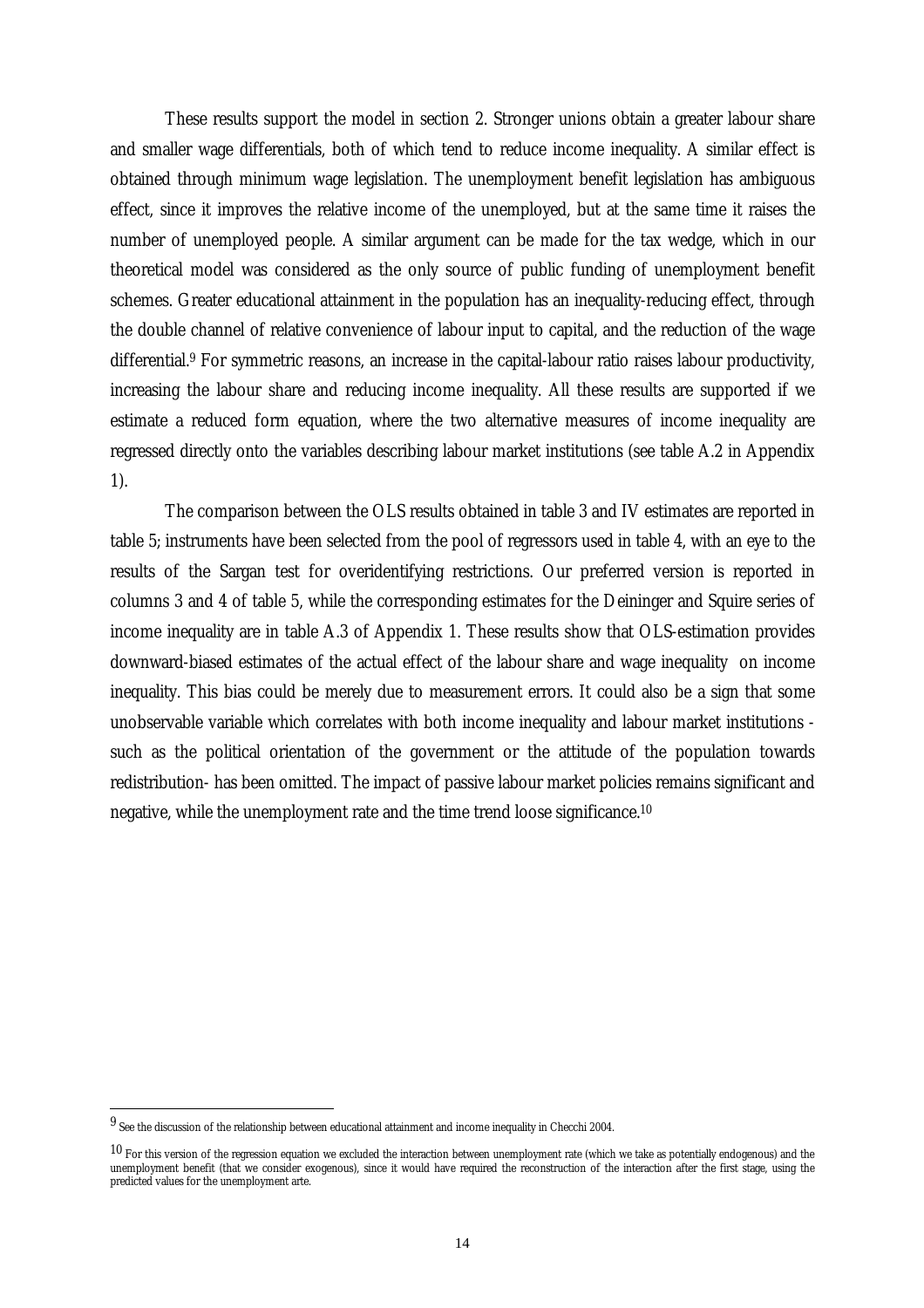| Model :<br># obs :<br>Depvar:<br>---------- | $\mathbf{1}$<br>429<br>lab.sh.<br>.                                                                                                              | 2<br>429<br>lab.sh.                           | 3<br>292<br>p9010                                 | 4<br>292<br>p9010<br>$- - - - - - - -$                                                                                                                                                                                                                                                                       | 5<br>541<br>un.rate | 6<br>541<br>un.rate   |
|---------------------------------------------|--------------------------------------------------------------------------------------------------------------------------------------------------|-----------------------------------------------|---------------------------------------------------|--------------------------------------------------------------------------------------------------------------------------------------------------------------------------------------------------------------------------------------------------------------------------------------------------------------|---------------------|-----------------------|
| union<br>density                            | 0.063<br>(3.05)                                                                                                                                  | 0.022<br>(1.33)                               | $-0.989$<br>$(-4.41)$                             | $-0.858$<br>$(-3.91)$                                                                                                                                                                                                                                                                                        |                     |                       |
| minimum<br>wage                             | 0.096<br>(3.54)                                                                                                                                  | 0.048                                         | $-3.256$ $-2.217$<br>$(1.79)$ $(-6.38)$ $(-4.14)$ |                                                                                                                                                                                                                                                                                                              |                     |                       |
| capital<br>xworker                          | 0.110<br>(17.35)                                                                                                                                 | 0.071<br>(10.43)                              |                                                   |                                                                                                                                                                                                                                                                                                              |                     |                       |
| oil<br>price                                | 0.013<br>(9.40)                                                                                                                                  | $-0.022$<br>$(-4.97)$                         |                                                   |                                                                                                                                                                                                                                                                                                              |                     |                       |
| yrs of                                      | yrs of $-0.045$ $-0.008$<br>educat $(-16.40)$ $(-1.18)$                                                                                          | $-0.008$                                      | $-0.343$<br>$(-4.33)$                             | $-0.292$<br>$(-3.19)$                                                                                                                                                                                                                                                                                        |                     |                       |
| time                                        |                                                                                                                                                  |                                               | 0.031<br>(4.01)                                   | 0.022<br>(2.98)                                                                                                                                                                                                                                                                                              |                     |                       |
| unempl<br>benefit                           |                                                                                                                                                  |                                               |                                                   |                                                                                                                                                                                                                                                                                                              | 8.994<br>(6.58)     | 3.745<br>(3.32)       |
| tax<br>wedge                                |                                                                                                                                                  |                                               |                                                   |                                                                                                                                                                                                                                                                                                              | 16.969<br>(7.61)    | $-0.351$<br>$(-0.17)$ |
| Constant<br>Countries<br>Years              | Yes<br>Yes                                                                                                                                       | Yes<br>Yes<br>Yes                             | Yes<br>Yes                                        | Yes<br>Yes<br>Yes                                                                                                                                                                                                                                                                                            | Yes<br>Yes          | Yes<br>Yes<br>Yes     |
| R <sup>2</sup>                              | 0.813                                                                                                                                            | 0.886                                         | 0.962                                             | 0.971                                                                                                                                                                                                                                                                                                        | 0.494               | 0.742                 |
| Legend:<br>oil price<br>minimum wage        | union density = union density, from Nickell-Nunziata-Ochel database<br>capital×worket = $log$ of capital per worker, from Summer-Heston database | $=$ log of the oil price in national currency |                                                   | = ratio of minimum to median wage, form OECD database (set equal to 1 in countries where missing)<br>years of education = Years of schooling of population 25 and over, whether studying or not, from Cohen-Soto 2001<br>unemploy. benefit $=$ replacement rate for unemployment benefit, from OECD database |                     |                       |

# Table 4 – Determinants of potentially endogenous variables – OLS regressions robust standard errors - t-statistics in parentheses

tax wedge = tax wedge, from from Nickell-Nunziata-Ochel database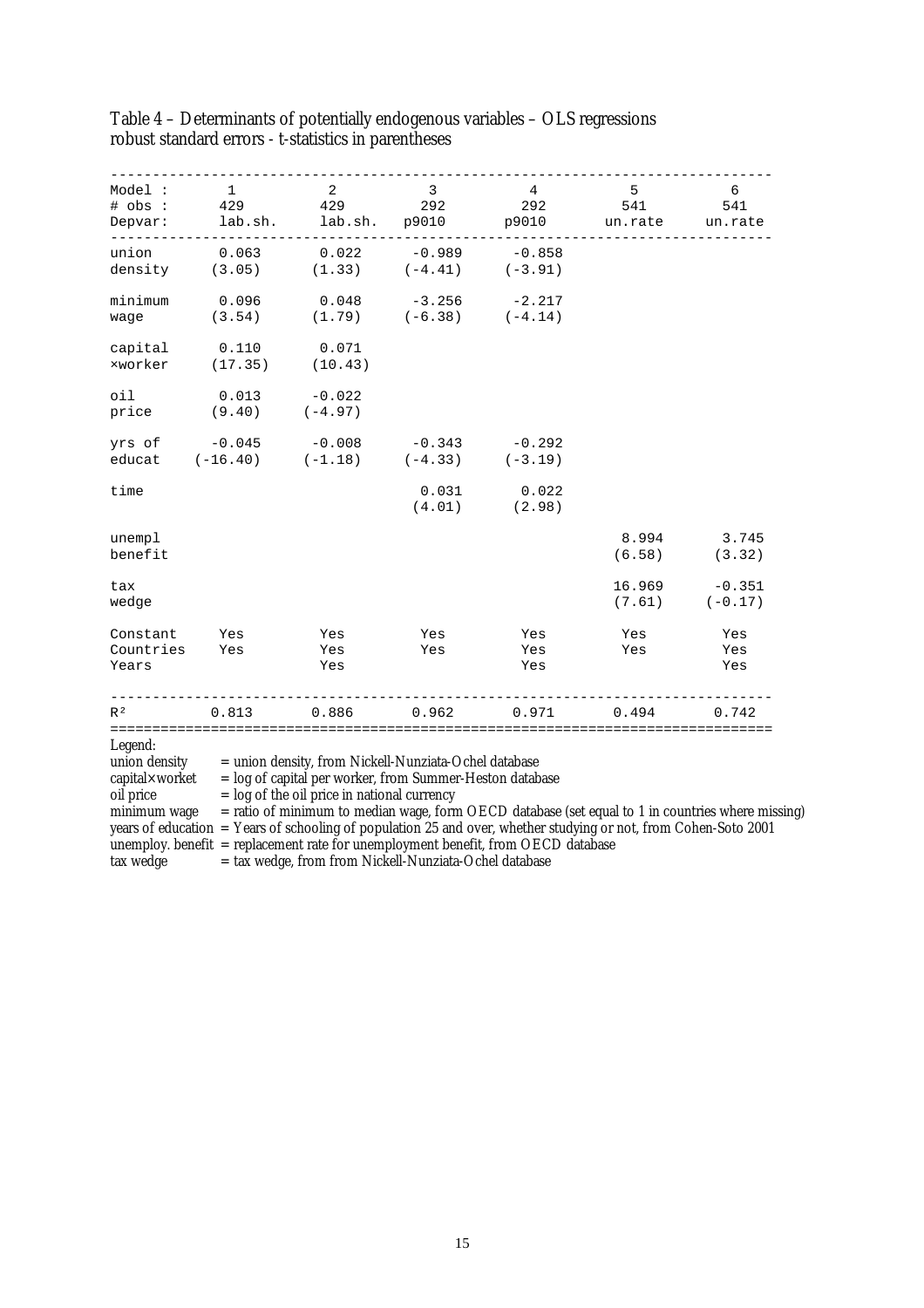## Table 5 – Comparison between OLS and IV estimates robust standard errors - t-statistics in parentheses

Endogenous: labour share, unemployment rate, p9010

Instruments: (log)capital×worker, union density, tax wedge, years of education, population share with some secondary school attainment.

| Model:                                       | ols               | ols                      | iv                | iv                       |
|----------------------------------------------|-------------------|--------------------------|-------------------|--------------------------|
| # obs :                                      | 188               | 188                      | 188               | 188                      |
| Depvar:                                      | gini1             | gini1                    | gini1             | gini1                    |
| labour                                       | $-23.540$         | $-38.293$                | $-15.729$         | $-57.917$                |
| share                                        | $(-2.82)$         | $(-4.00)$                | $(-1.15)$         | $(-2.73)$                |
| p9010                                        | 4.939             | 6.674                    | 11.421            | 15.162                   |
|                                              | (4.66)            | (4.92)                   | (3.95)            | (4.73)                   |
| unempl                                       | $-21.141$         | $-21.884$                | $-17.736$         | $-17.018$                |
| benefit                                      | $(-4.47)$         | $(-5.36)$                | $(-4.83)$         | $(-3.79)$                |
| unempl                                       | 0.040             | 0.050                    | 0.185             | 0.466                    |
| rate                                         | (0.55)            | (0.56)                   | (0.73)            | (1.66)                   |
| time                                         | 0.056             | 0.077                    | $-0.026$          | $-0.139$                 |
|                                              | (1.75)            | (1.84)                   | $(-0.34)$         | $(-1.22)$                |
| Constant<br>Definition<br>Countries<br>Years | Yes<br>Yes<br>Yes | Yes<br>Yes<br>Yes<br>Yes | Yes<br>Yes<br>Yes | Yes<br>Yes<br>Yes<br>Yes |
| $R-Sq$<br>Sargan (pvalue)                    | 0.933             | 0.947                    | 0.915<br>0.01     | 0.924<br>0.15            |

# To be completed:

 $\Rightarrow$  what would have been the level of inequality that would have been observed in country A if it had experienced the labour market institutions of country B?

 $\Rightarrow$  especially in the case of union density, what would have been the level of inequality if unions had retained the density of the 70's?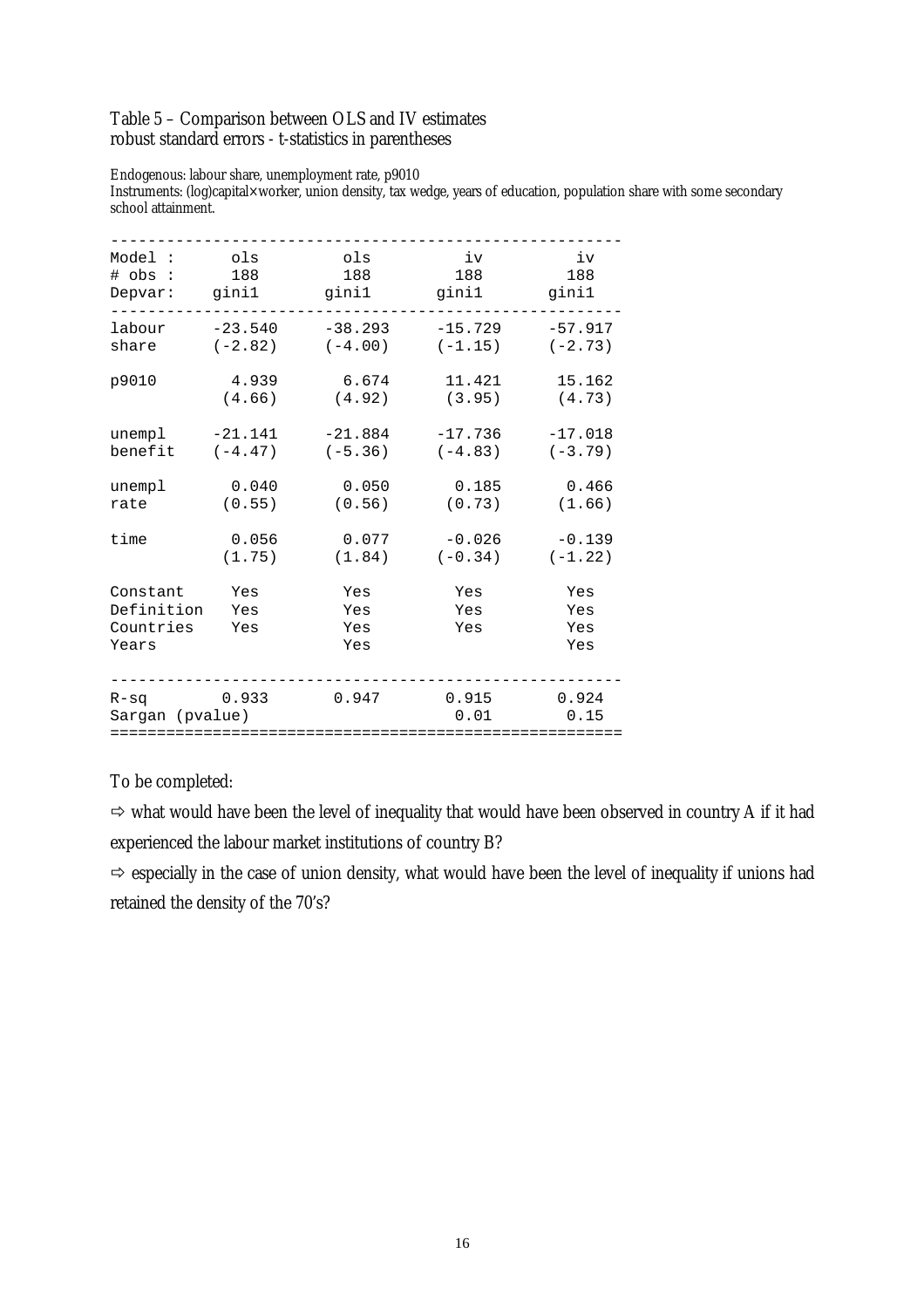# **4. Conclusions**

 This paper adds to the recent revival of interest in the factors shaping the distributions income across countries (Bourguignon and Morrisson, 1990, 1998; Li, Squire, and Zou, 1998; Barro, 2000; Aldermand and Nielsen, 2002; Breen and García Peñalosa, 2004). For decades empirical work on cross-country differences in the distribution of income consisted of tests of the Kuznets hypothesis taking the form of regressions of inequality on the level of GDP and its square. Only recently have variables other than the level of income been considered, such as the level of human capital, the degree of democratisation, or labour market institutions. Although this approach is helpful in understanding the underlying causes of inequality, it leaves little room for policy recommendations as in most cases the particular mechanism through which these variables impact inequality is not understood. By focussing on the basic determinants of the distribution of income we want to understand whether, say, labour market institutions play a role because they affect the unemployment rate, the distribution of wages, or the way in which capital and labour are rewarded.

 The paper is also related to the literature on the evolution of inequality in industrial economies over the past three decades. This literature has been dominated by two features. On the one hand, the increase in income inequality in a number of countries, and on the other the sharp rise in the relative wage in the UK and the US (Atkinson, 1997, 2003; Gottschalk and Smeeding, 1997; Bound and Johnson, 1992; Juhn, Murphy, and Brooks, 1993). Our paper emphasises two aspects. First, that although wage inequality is a crucial aspect of the income distribution, the distribution of wealth still plays a substantial role as captured by the negative impact of the labour share in our regressions for the Gini coefficient. Second, our analysis highlights the differences between an increase in the relative wage and in wage inequality. Understanding the evolution of inequality requires knowing the proportions of agents receiving each salary and not only the relative salaries, and looking at the labour share is a (crude) way of capturing both .

 A number of recent papers have been concerned with the labour share. The focus of these works has been to understand the determinants of either the evolution of the labour share over time in OECD, or cross-country differences (Blanchard, Nordhaus, and Phelps, 1997; Rodrik, 1999; de Serres, Scarpetta and de la Maisonneuve, 2002; Bentolila and Saint-Paul, 2003). We present a different perspective, trying to understand not the determinants but the effects of differences in the rewards to capital and labour across countries and over time.

Our analysis has important policy implications. The first one concerns the role of redistribution. The view that a widening wage dispersion has been the major cause of the recent increase in income inequality leaves little role for policy. The increase in wage dispersion has been, it is argued, caused by trade and innovation. Since both increased openness and technological change are seen as desirable, greater inequality has been perceived as an unavoidable by-product of the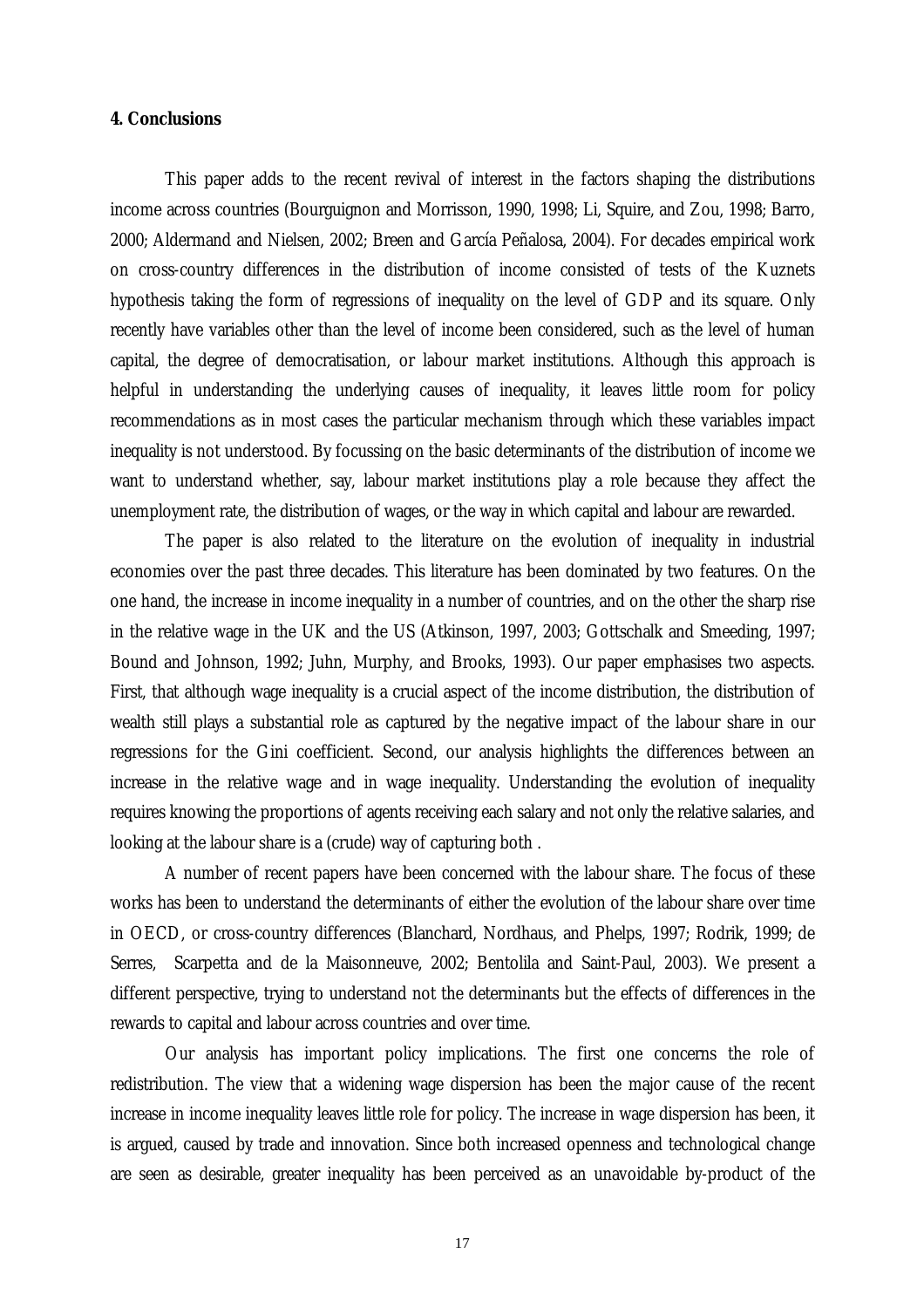growth process. Income redistribution can then be used to reduce net-income inequalities, but would not affect the distribution of market incomes. In contrast, the negative impact of the labour share on the Gini coefficient indicates that the distribution of wealth across agents is still a major source of inequality, and hence leaves room for policy to affect inequality in the long-run. Income redistribution will have the effect of reducing differences in the accumulation of wealth across agents and hence affect gross-income inequalities in the future.

The second aspect concerns the role of labour market institutions as a source of equalisation. We can view greater unionisation as a mechanism that reduces the rewards to capital and hence partly offsets the effect of an unequal distribution of wealth on inequality. A caveat is, however, in order. Our empirical results imply that greater unionisation tends to increase the labour share and reduce inequality, in line with our theoretical framework. Our analysis is, however, static and takes the stock of capital as given. This implies that we are ignoring the impact of labour market institutions on investment, which would in turn affect the capital labour ratio, the labour share, and hence the distribution of income.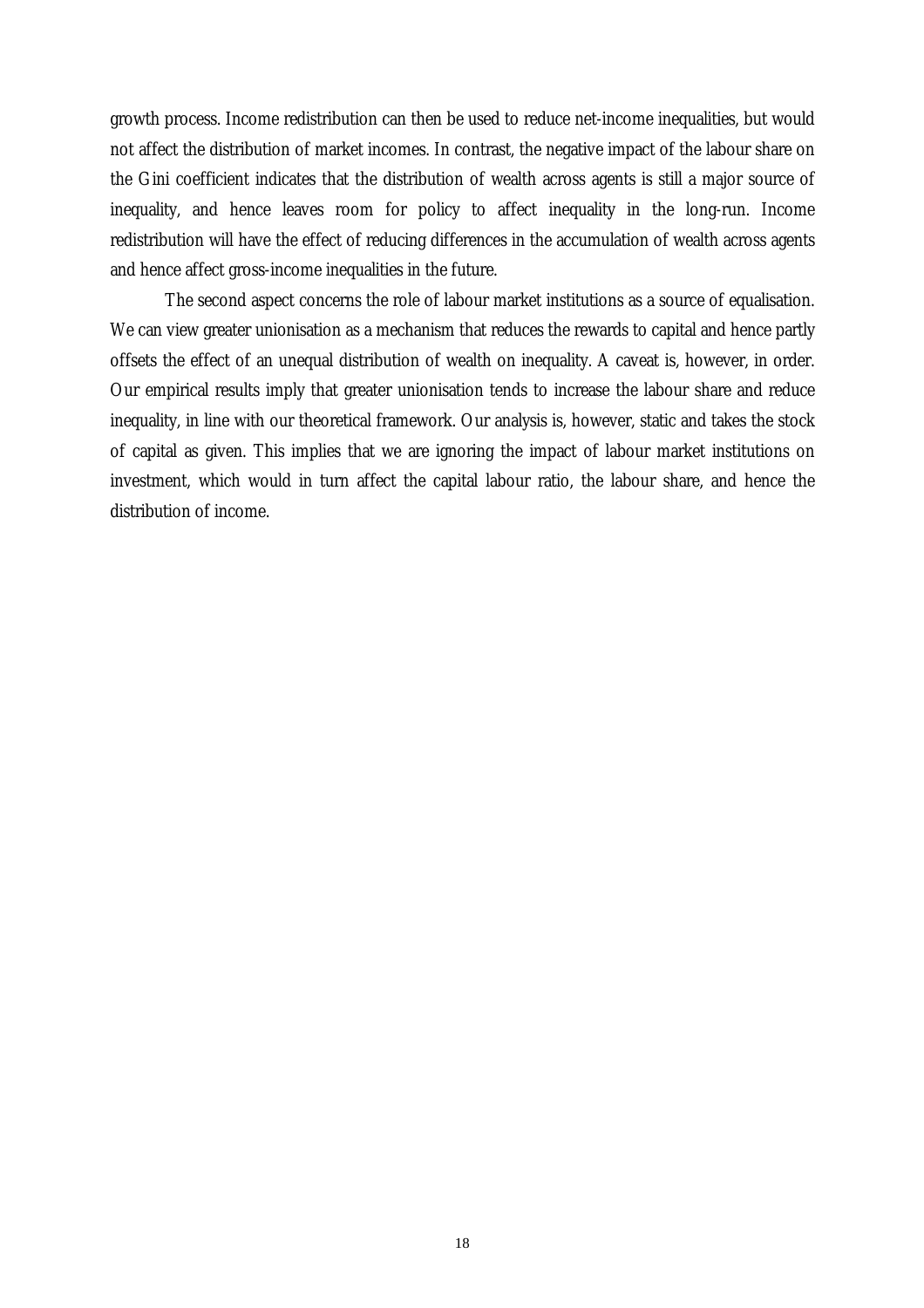# **Appendix I: Data sources**

Data on income inequality are obtained from two alternative sources: the variable GINI1 is obtained from Brandolini 2003, whereas the variable GINI2 is derived Deininger and Squire 1996 (downloaded on 22/10/1998), by selecting "high quality data" only. In both cases we have controlled for the type of income ("gross", "disposable" or "net") and the type of recipient ("household", "household equivalent" or "person equivalent"). As it can be seen by the figure A.1 below, the two indices provide very similar information for Italy, United Kingdom and United States, whereas diverging for others countries (especially for nordic countries).

Data on labour shares are obtained from the OECD-Stan dataset, reconstructed backward to the 60's from the Research Group at the Bank of France, and made available to us by Emilie Daudey (see Daudey, 2004). They are defined as the ratio between "compensation per employees" and "gross domestic product (income approach)", at current prices, for the entire economy. In alternative specification we have restricted to the manufacturing sector, without significant differences (apart from the different mean values). Graphs of the variables are reported in figure A.2.

Data on unemployment rates are from Nickell and Nuziata 2001, wherear the replacement rate is obtained on a biannual base by OECD 2002 (and then replicated for the missing years).



# Figure A.1 – Gini indices on income inequality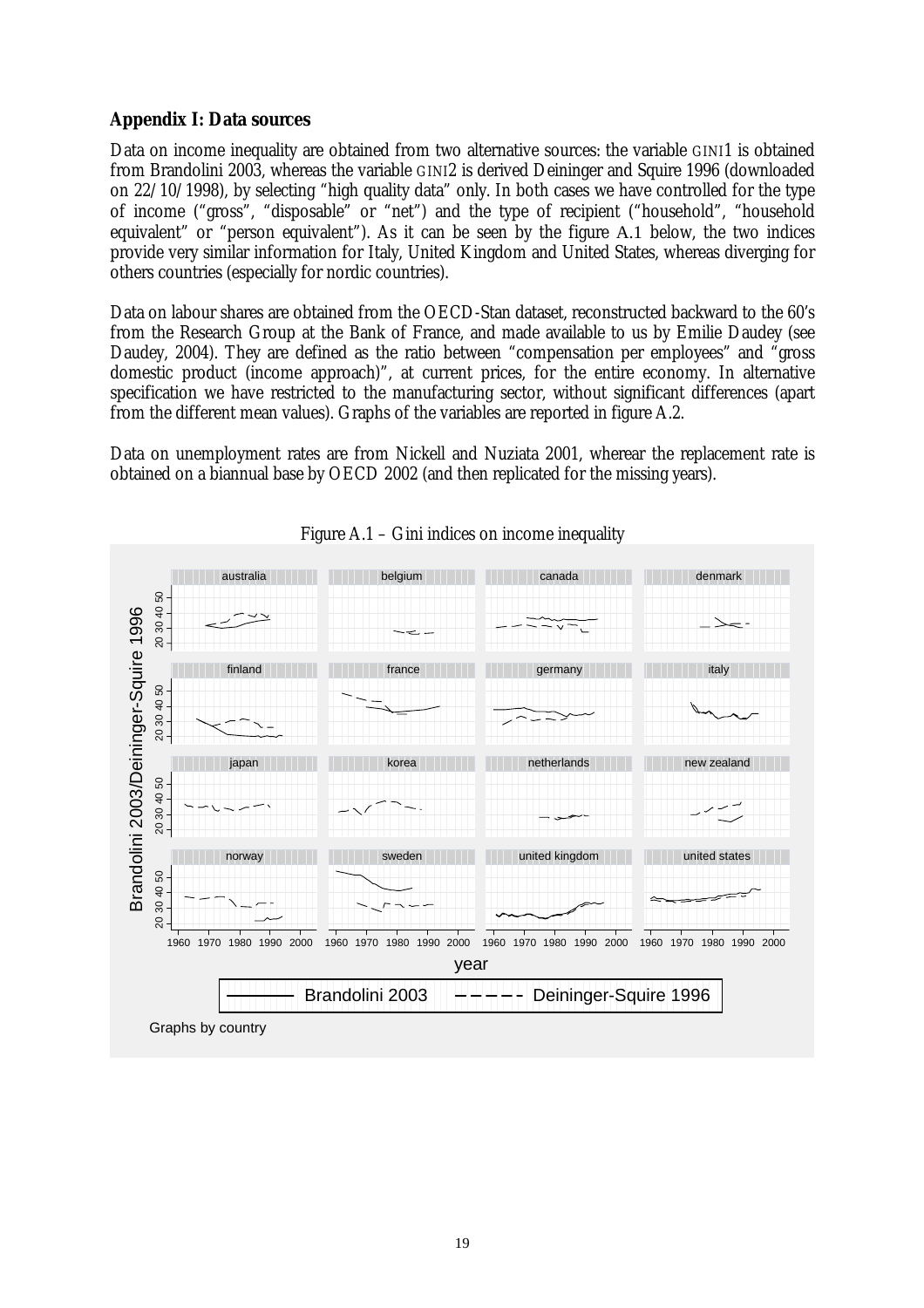

# Figure A.2 – Labour shares – Total economy

## Table A.1 – Determinants of personal income inequality – OLS regressions robust standard errors - t-statistics in parentheses

|                                 | (t-statistics in parentheses) |                   |                   |                          |                          |                          |
|---------------------------------|-------------------------------|-------------------|-------------------|--------------------------|--------------------------|--------------------------|
| Model:                          | $\mathbf{1}$                  | $\overline{2}$    | 3                 | $\overline{4}$           | 5                        | 6                        |
| # obs :                         | 248                           | 144               | 248               | 248                      | 144                      | 248                      |
| Depvar:                         | gini2                         | gini2             | gini2             | gini2                    | gini2                    | gini2                    |
| labour                          | $-18.940$                     | $-36.758$         | $-10.749$         | $-22.109$                | $-36.342$                | $-19.981$                |
| share                           | $(-3.73)$                     | $(-4.05)$         | $(-2.32)$         | $(-2.87)$                | $(-3.61)$                | $(-3.20)$                |
| unemply.                        | $-16.165$                     | $-16.788$         | $-13.541$         | $-17.547$                | $-18.695$                | $-14.909$                |
| benefit                         | $(-3.39)$                     | $(-2.40)$         | $(-3.12)$         | $(-3.43)$                | $(-2.39)$                | $(-3.31)$                |
| unemply.                        | $-0.198$                      | 0.192             | 0.020             | $-0.239$                 | 0.265                    | $-0.032$                 |
| rate                            | $(-0.99)$                     | (1.30)            | (0.10)            | $(-0.97)$                | (1.40)                   | $(-0.15)$                |
| benefit                         | 0.660                         | $-0.723$          | 0.567             | 0.829                    | $-0.740$                 | 0.796                    |
| xunemply.                       | (1.11)                        | $(-1.79)$         | (1.01)            | (1.31)                   | $(-1.45)$                | (1.41)                   |
| time                            | 0.086                         | 0.015             | 0.024             | 0.066                    | $-0.065$                 | 0.034                    |
|                                 | (3.15)                        | (0.39)            | (0.87)            | (1.90)                   | $(-0.62)$                | (1.02)                   |
| p9010                           |                               | 5.174<br>(4.05)   | 6.526<br>(4.88)   |                          | 4.645<br>(2.83)          | 7.201<br>(4.90)          |
| Const<br>Def<br>Countr<br>Years | Yes<br>Yes<br>Yes             | Yes<br>Yes<br>Yes | Yes<br>Yes<br>Yes | Yes<br>Yes<br>Yes<br>Yes | Yes<br>Yes<br>Yes<br>Yes | Yes<br>Yes<br>Yes<br>Yes |
| R <sup>2</sup>                  | 0.806                         | 0.912             | 0.834             | 0.818                    | 0.926                    | 0.846                    |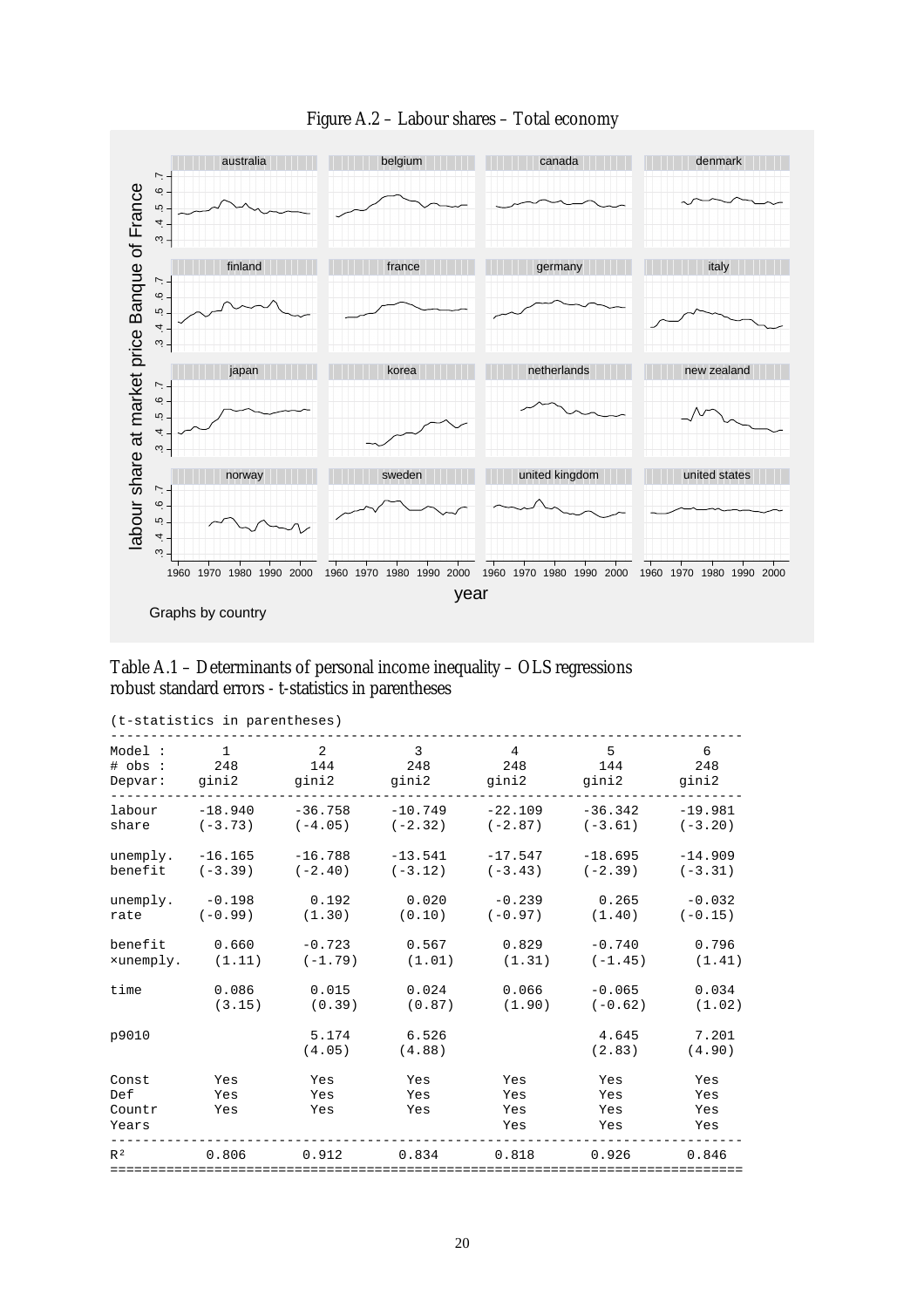| Model:                                       | $\mathbf{1}$      | 2                        | 3                 | $\overline{4}$           |
|----------------------------------------------|-------------------|--------------------------|-------------------|--------------------------|
| $#$ obs :                                    | 211               | 211                      | 225               | 225                      |
| Depvar:                                      | ginil             | ginil                    | gini2             | gini2                    |
| union                                        | $-13.202$         | $-14.314$                | $-2.157$          | $-2.745$                 |
| density                                      | $(-3.18)$         | $(-3.50)$                | $(-0.41)$         | $(-0.46)$                |
| minimum                                      | $-1.190$          | $-8.127$                 | $-9.574$          | $-8.695$                 |
| waqe                                         | $(-0.28)$         | $(-1.64)$                | $(-2.28)$         | $(-1.81)$                |
| capital                                      | $-8.354$          | $-19.557$                | $-2.690$          | $-3.175$                 |
| xworker                                      | $(-2.44)$         | $(-4.60)$                | $(-3.24)$         | $(-3.15)$                |
| yrs of                                       | $-0.90$           | 6.471                    | $-0.565$          | $-1.150$                 |
| educatio                                     | $(-0.68)$         | (3.13)                   | $(-0.20)$         | $(-0.34)$                |
| tax wedge                                    | $-23.812$         | $-26.533$                | $-3.314$          | $-5.188$                 |
|                                              | $(-4.02)$         | $(-4.14)$                | $(-0.73)$         | $(-1.00)$                |
| unemploy                                     | $-8.737$          | $-15.308$                | $-13.576$         | $-14.741$                |
| benefit                                      | $(-2.22)$         | $(-4.05)$                | $(-3.08)$         | $(-3.22)$                |
| time                                         | 0.488             | 0.276                    | 0.199             | 0.263                    |
|                                              | (3.15)            | (1.59)                   | (0.70)            | (0.75)                   |
| Constant<br>Definition<br>Countries<br>Years | Yes<br>Yes<br>Yes | Yes<br>Yes<br>Yes<br>Yes | Yes<br>Yes<br>Yes | Yes<br>Yes<br>Yes<br>Yes |
| R <sup>2</sup>                               | 0.947             | 0.958                    | 0.815             | 0.825                    |

Table A.2 – Determinants of personal income inequality – reduced forms - OLS regressions robust standard errors - t-statistics in parentheses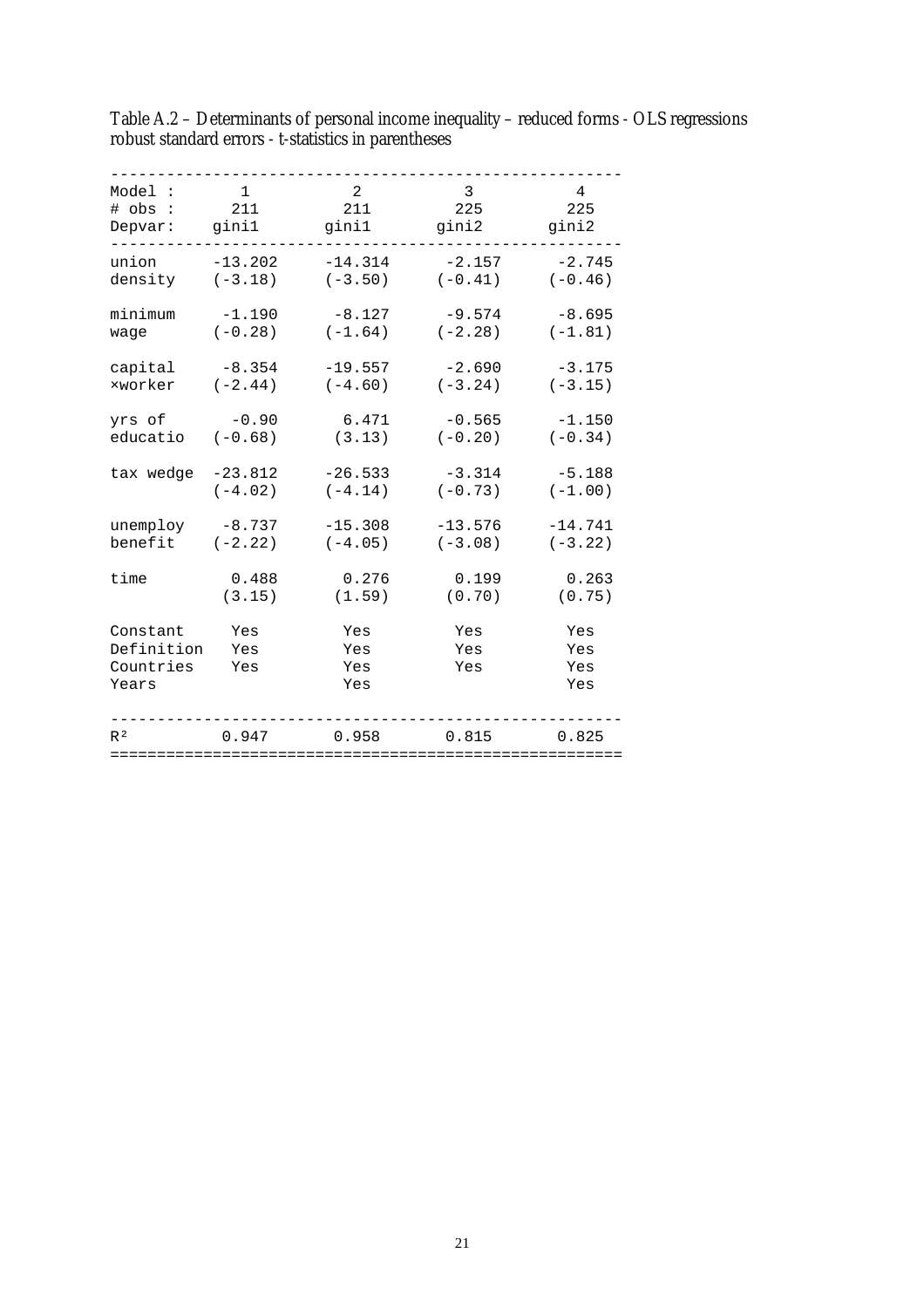# Table A.3 – Determinants of personal income inequality – OLS and IV regressions robust standard errors - t-statistics in parentheses

Endogenous: labour share, unemployment rate, p9010

Instruments: (log)capital×worker, union density, tax wedge, years of education, population share with some secondary school attainment.

| Model:                                       | $\mathbf{1}$      | 2                        | 3                 | 4                        |
|----------------------------------------------|-------------------|--------------------------|-------------------|--------------------------|
| $#$ obs :                                    | 224               | 224                      | 224               | 224                      |
| Depvar:                                      | gini2             | gini2                    | gini2             | gini2                    |
| labour                                       | $-8.744$          | $-20.214$                | $-3.518$          | $-53.011$                |
| share                                        | $(-1.75)$         | $(-3.13)$                | $(-0.36)$         | $(-2.14)$                |
| p9010                                        | 6.209             | 7.281                    | 12.129            | 5.933                    |
|                                              | (4.86)            | (5.43)                   | (2.87)            | (1.16)                   |
| unemploy                                     | $-11.784$         | $-12.867$                | $-9.726$          | $-14.90$                 |
| benefit                                      | $(-3.17)$         | $(-3.38)$                | $(-2.85)$         | $(-3.46)$                |
| unemploy                                     | 0.140             | 0.123                    | 0.393             | $-0.729$                 |
| rate                                         | (1.64)            | (1.25)                   | (1.18)            | $(-0.95)$                |
| time                                         | 0.007             | 0.046                    | $-0.069$          | 0.261                    |
|                                              | (0.23)            | (1.13)                   | $(-0.79)$         | (1.40)                   |
| Constant<br>Definition<br>Countries<br>Years | Yes<br>Yes<br>Yes | Yes<br>Yes<br>Yes<br>Yes | Yes<br>Yes<br>Yes | Yes<br>Yes<br>Yes<br>Yes |
| R <sup>2</sup>                               | 0.830             | 0.844                    | 0.803             | 0.795                    |
|                                              |                   |                          |                   |                          |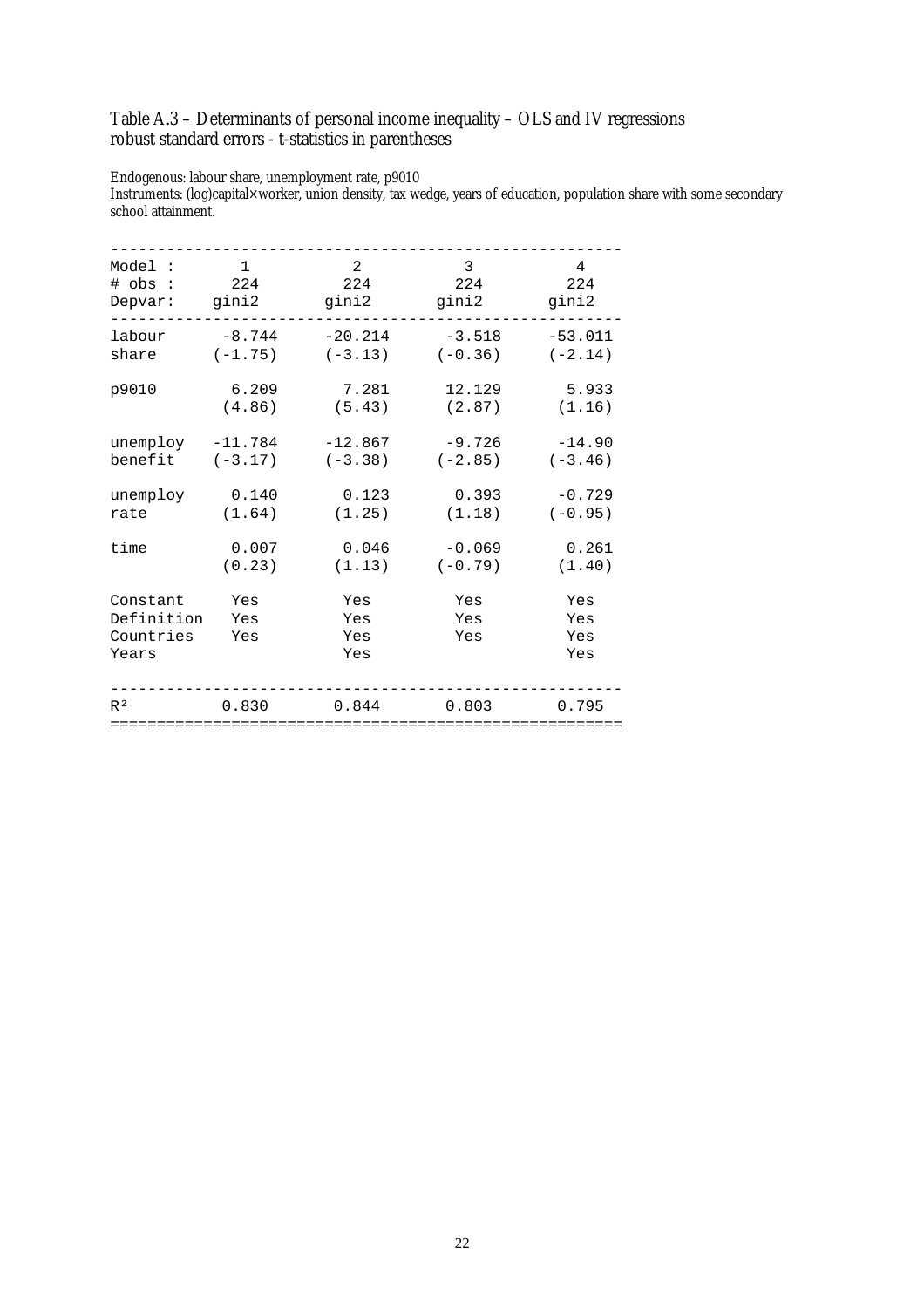# **Appendix II: The Bargaining Model**

The bargaining problem is given by

$$
\max_{w_u, w_s} \Bigl( L \Bigl( (w_u)^{\rho} - (B)^{\rho} \Bigr) + H \Bigl( (w_s)^{\rho} - (B)^{\rho} \Bigr)^{\gamma} \Bigl( Y - w_u L - w_s L \Bigr)^{1 - \gamma}
$$

The union maximises this expression with respect to  $w_s$  and  $w_u$ , taking into account the fact that, for a given unskilled wage, changing the skilled wage affects both skilled and unskilled employment (and vice versa). The resulting first-order conditions can be expressed as

$$
w_s^{\rho-1} \left[ \rho + \left( 1 - \left( \frac{bY}{w_s} \right)^{\rho} \right) \varepsilon_H + \left( \left( \frac{w_u}{w_s} \right)^{\rho} - \left( \frac{bY}{w_s} \right)^{\rho} \right) \frac{\partial L}{\partial H} \varepsilon_H \right] = \frac{1 - \gamma}{\gamma} \frac{H w_s^{\rho} + L w_u^{\rho} - (H + L)(bY)^{\rho}}{Y - H w_s - L w_u} \tag{A2.1}
$$

$$
w_u^{\rho-1} \left[ \rho + \left( 1 - \left( \frac{bY}{w_u} \right)^{\rho} \right) \varepsilon_L + \left( \left( \frac{w_s}{w_u} \right)^{\rho} - \left( \frac{bY}{w_u} \right)^{\rho} \right) \frac{\partial H}{\partial L} \varepsilon_L \right] = \frac{1 - \gamma}{\gamma} \frac{H w_s^{\rho} + L w_u^{\rho} - (H + L)(bY)^{\rho}}{Y - H w_s - L w_u}
$$
(A2.2)

where the term  $\partial L / \partial H$  indicates that as the skilled wage changes, the level of skilled employment also changes, affecting the marginal product of unskilled labour and hence –for a given unskilled wage- the level of unskilled employment (and equivalently for  $\partial H / \partial L$ ). The terms  $\varepsilon_H$ , and  $\varepsilon_L$  are the elasticities of the demands for the two types of labour.

Define

$$
g \equiv w_u^{1-\rho} \frac{1-\gamma}{\gamma} \frac{H w_s^{\rho} + L w_u^{\rho} - (H+L)(bY)^{\rho}}{Y - H w_s - L w_u},
$$
 (A2.3)

which can be expressed as

$$
g(H,L) = \frac{1-\gamma}{\gamma} \frac{1+\left(\frac{\beta}{1-\beta}\right)^{\beta} \left(\frac{H}{L}\right)^{1-\rho} - \frac{L+H}{L} \left(\frac{bL}{(1-\beta)\theta}\right)^{\beta}}{1-\beta \left(\frac{1}{\theta}-1\right)}
$$
(A2.4)

where the fact that

$$
\frac{w_s}{w_u} = \frac{\beta}{1 - \beta} \frac{L}{H}
$$
 and 
$$
\frac{Y}{L w_u} = \frac{1}{(1 - \beta)\theta}
$$

has been used. We can now write (A2.1) and (A2.2) as

$$
g(H, L)\omega^{1-p} = \rho + \varepsilon_H \left( 1 - \left( \frac{bH}{\beta \theta} \right)^{\rho} + \frac{\partial L}{\partial H} \left( \left( \frac{1}{\omega} \right)^{\rho} - \left( \frac{bH}{\beta \theta} \right)^{\rho} \right) \right)
$$
(A2.5)

$$
g(H,L) = \rho + \varepsilon_L \left( 1 - \left( \frac{bH}{(1-\beta)\theta} \right)^{\rho} + \frac{\partial H}{\partial L} \left( \omega^{\rho} - \left( \frac{bH}{(1-\beta)\theta} \right)^{\rho} \right) \right)
$$
(A2.6)

From the production function, we have that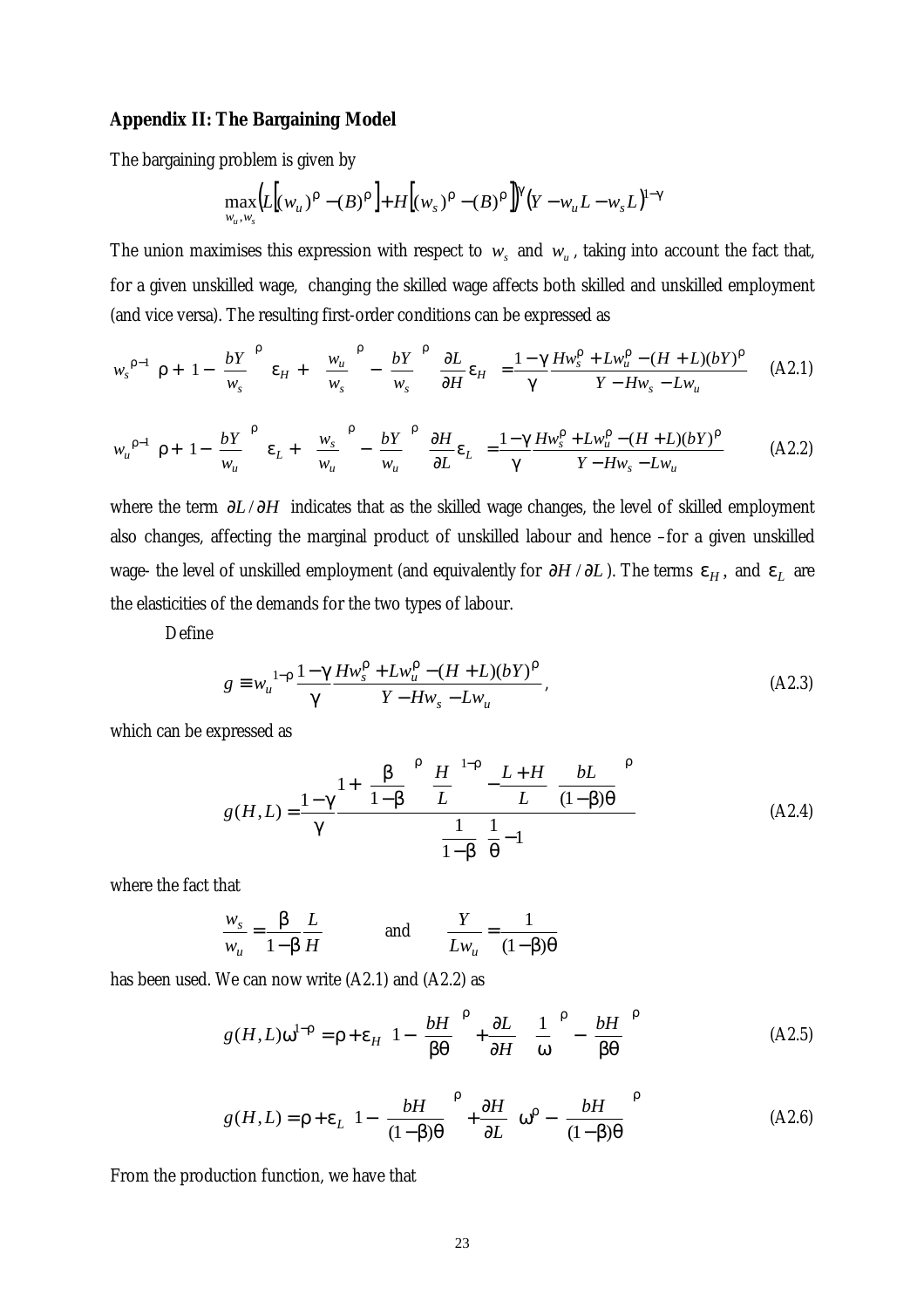$$
\varepsilon_H \equiv \frac{\partial H}{\partial w_s} \frac{w_s}{H} = \frac{1}{1 - \beta(\theta(1 + \sigma) - \sigma)}
$$

$$
\varepsilon_L \equiv \frac{\partial L}{\partial w_u} \frac{w_u}{L} = \frac{1}{1 - (1 - \beta)(\theta(1 + \sigma) - \sigma)}
$$

The elasticities of demand then depend only on the capital labour ratio, which itself is a function of *H*, *L* and *K* (and the technology parameters). The term  $\partial L / \partial H$  can also be shown to depend on *H*, *L* and *K*, while the relative wage  $\omega$  is a function of *H* / *L*. This implies that equations (A2.5) and (A2.6) can be expressed as functions of *H* and *L* , that is,

$$
\phi(H, L; b, \rho, \gamma, \alpha, \beta, \sigma, K) = 0
$$
\n
$$
(A2.5')
$$

$$
\varphi(H, L; b, \rho, \gamma, \alpha, \beta, \sigma, K) = 0
$$
\n(A2.6)

These two equations together determine the levels of skilled and unskilled employment.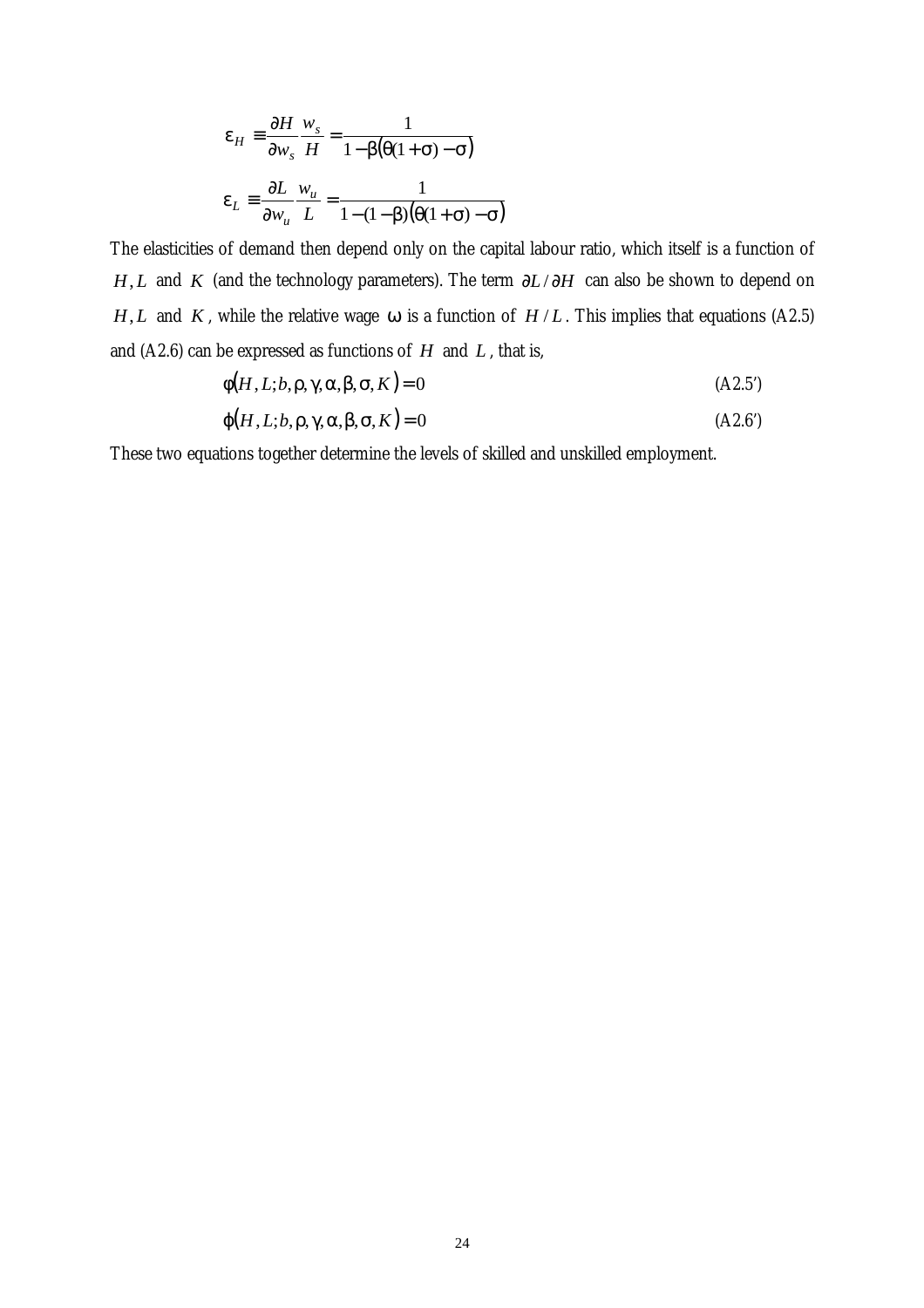## **References**

- Aghion, P., Caroli, E. and García-Peñalosa, C. 1999. "Inequality and Economic Growth: The Perspective from the New Growth Theories", *Journal of Economic Literature*, 37(4): 1615-60.
- Anand, S and Kanbur, S.M.R. 1993. "Inequality and Development: A Critique", *Journal of Development Economics* 41(1): 19-43.
- Atkinson, Anthony. 1970. "On the Measurement of Inequality," *Journal of Economic Theory* 2, pp. 244- 263.
- Atkinson, Anthony. 1975. *The Economics of Inequality*. Second edition (1983). Oxford: Clarendon Press.
- Atkinson, A.B. 1997. "Bringing the Income Distribution in from the Cold", *Economic Journal,* 107(441): 297-321.
- Atkinson, A.B. and A. Brandolini. 2001. "Promise and Pitfalls in the Use of "Secondary" Data-Sets: Income Inequality in OECD Countries as a Case Study", *Journal of Economic Literature*, 39(3): 771-99.
- Atkinson, A. and A.Brandolini. 2003. The Panel-of-Countries approach to explaining income inequality: an interdisciplinary agenda. mimeo
- Barro, R.J. 2000. "Inequality and Growth in a Panel of Countries", *Journal of Economic Growth,* 5: 5-32.
- Barro, R.J. and Lee, J.-W. 1993. "International Comparisons of Educational Attainment", *Journal of Monetary Economics,* 32 (3): 363-94.
- Bourguignon, F. and Morrisson, C. 1990. "Income distribution, development and foreign trade: a cross-section analysis", *European Economic Review*, 34 (): 1113-32.
- Bourguignon, F. and Morrisson, C. 1998. "Inequality and development and: the role of dualism", *Journal of Development Economics*, 57 (): 233-57.
- Bourguignon, F., F.H.G. Ferreira and P.G. Leite, 2002. " Beyond Oaxaca-Blinder : Accounting for Differences in Household Income Distributions Across Countries", document de travail DELTA working paper 2002-04.
- Brandolini, A. 2003. A bird-eye view of long-run changes in income inequality. Bank of Italy, mimeo.
- Breen, R. and García-Peñalosa, C. "Income Inequality and Macroeconomic Volatility: An Empirical Investigation", forthcoming *Review of Development Economics*.
- Champernowne, D.G. 1973. *The Distribution of Income between Persons.* Cambridge: Cambridge University Press.
- Checchi, D. 2004. "Does educational achievement help to explain income inequality ?" chapter 4 in A. Cornia (ed), *Inequality, Growth and Poverty in an Era of Liberalization and Globalization*. Oxford University Press 2004
- Cohen, D. and M. Soto. 2001. Growth and human capital: good data, good results. OECD Development Centre Technical paper n.179
- Daudey, E. 2004. "The Sharing of Value-Added: Data Sources", mimeo, GREQAM.
- De Serres, A., S.Scarpetta and C.De la Maisonneuve. 2002. Sectoral shifhts in Europe and the United States: how they affect aggregate labour shares and the properties of wage equations. OECD Economic Department wp.326.
- Deininger, K. and Squire, L. 1996. "Measuring income inequality: a new data base", *The World Bank Economic Review* 10 (3): 565-591.
- Förster, M. 2000. Trends and driving factors in income distribution and poverty in the OECD area. LABOUR MARKET AND SOCIAL POLICY- OCCASIONAL PAPERS NO. 42
- Gastil, R. *Freedom in the World*, Westport: Greenwood.
- Gottschalk, P. and Smeeding, T.M. 1997. "Cross-National Comparisons of Earnings and Income Inequality", *Journal of Economic Literature*, 35: 633-687.
- Li, H., Squire, L. and Zou, H.-F. 1998. "Explaining International and Intertemporal Variations in Income Inequality", *Economic Journal* 108: 26-43.
- Nickell, S. and L.Nunziata. 2001. Labour market institutions database
- OECD 2002. *Benefits and wages OECD indicators*. Paris
- Ricardo, David. 1821. *Principles of Political Economy and Taxatio*n. 3 rd ed, in *The Works and Correspondence of David Ricard*o, ed. Piero Sraffa, Vol 1. Cambridge: Cambridge University Press.
- Sen, Amartya. 1973*. On Economic Inequality*. Oxford: Oxford University Press, edition 1997.